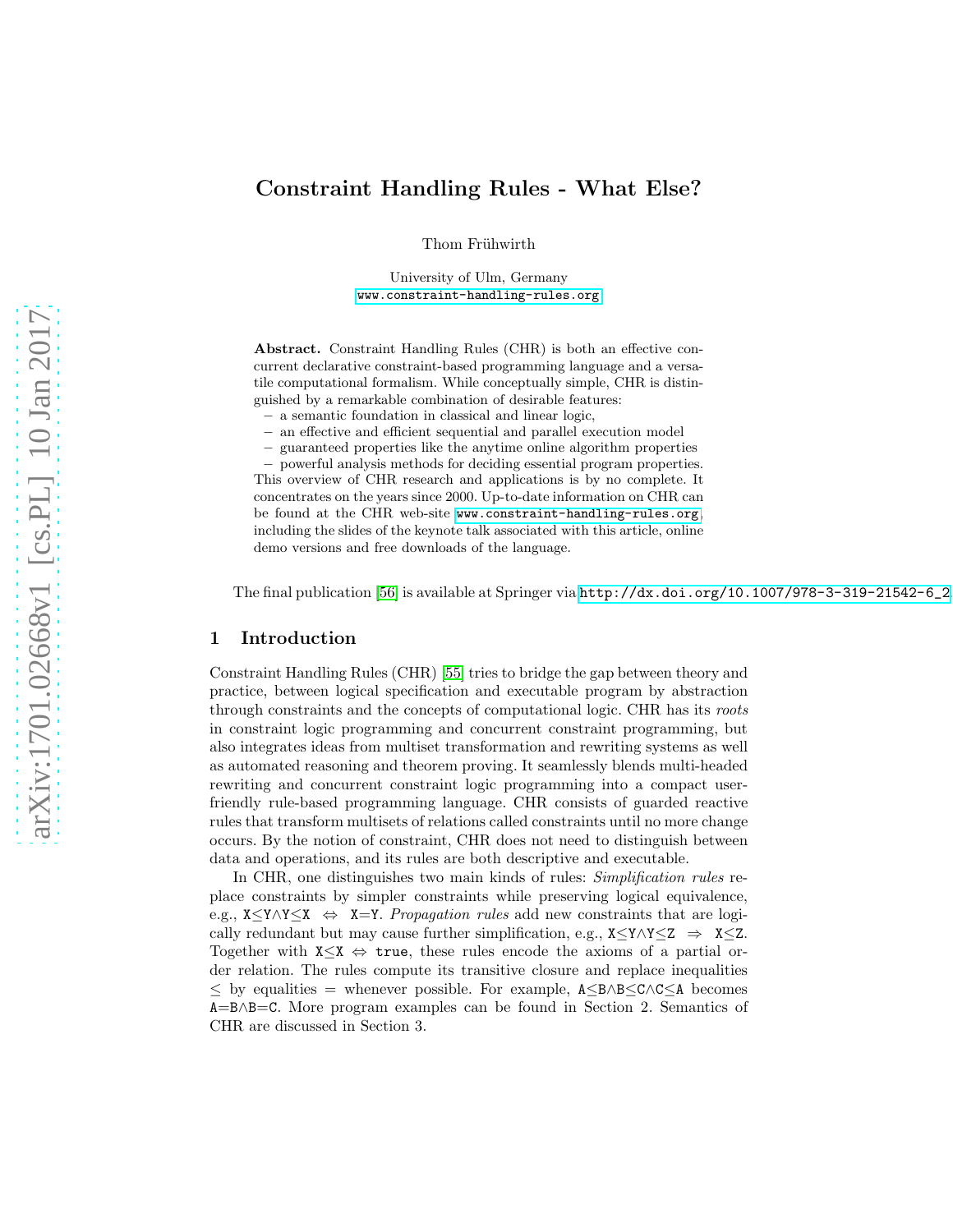#### 1.1 Powerful Program Analysis

One advantage of a declarative programming language is the ease of program analysis. CHR programs have a number of desirable properties guaranteed and can be analyzed for others. They will be discussed in Section 4.

Since CHR (and many of its fragments) are Turing-complete, termination is undecidable, but often a ranking in the form a a well-founded termination order can be found to prove termination. From the ranking, a crude upper bound for the time complexity can automatically be derived. More precise bounds on the complexity can also be found by inspecting the rules.

Confluence of a program guarantees that any computation starting from the same initial state results in the same final state no matter which of the applicable rules are applied. There is a decidable, sufficient and necessary condition for confluence of terminating programs.

Any terminating and confluent CHR program has a consistent logical reading. It will automatically implement a concurrent any-time (approximation) and on-line (incremental) algorithm, where constraints can arrive during the computation that can be stopped and restarted at any time. It ensures that rules can be applied in parallel to different parts of a state without any modification and without harming correctness. This property is called *declarative concurrency* or logical parallelism.

Surprisingly, there is also a decidable, sufficient and necessary syntactic condition for operational equivalence of terminating and confluent programs (we do not know of any other programming language in practical use with this property). So one can check if two programs behave in the same way and if a program has redundant parts.

#### 1.2 Implementations and Applications

CHR is often used as a language extension to other programming languages, its syntax can be easily adapted to that of the host language. In the host language, CHR constraints can be posted and inspected; in the CHR rules, host language statements can be included. CHR libraries are now available in almost all Prolog implementations, but also in Haskell, Curry, Java and C as well as in hardware.

It has been proven that every algorithm can be implemented in CHR with best known time and space complexity, something that is not known to be possible in other pure declarative programming languages. The efficiency of the language is empirically demonstrated by optimizing CHR compilers that compete well with both academic and commercial rule-based systems and even classical programming languages. The fastest implementations of CHR, e.g. in C, allow to apply up to millions of rules per second.

Other rule- and logic-based approaches have been successfully and rather straightforwardly embedded in CHR. For this reason, CHR is considered a candidate for a lingua franca of such approaches with the potential for crossfertilization of research in computational systems and languages. Implementations and embeddings are discussed in Section 5.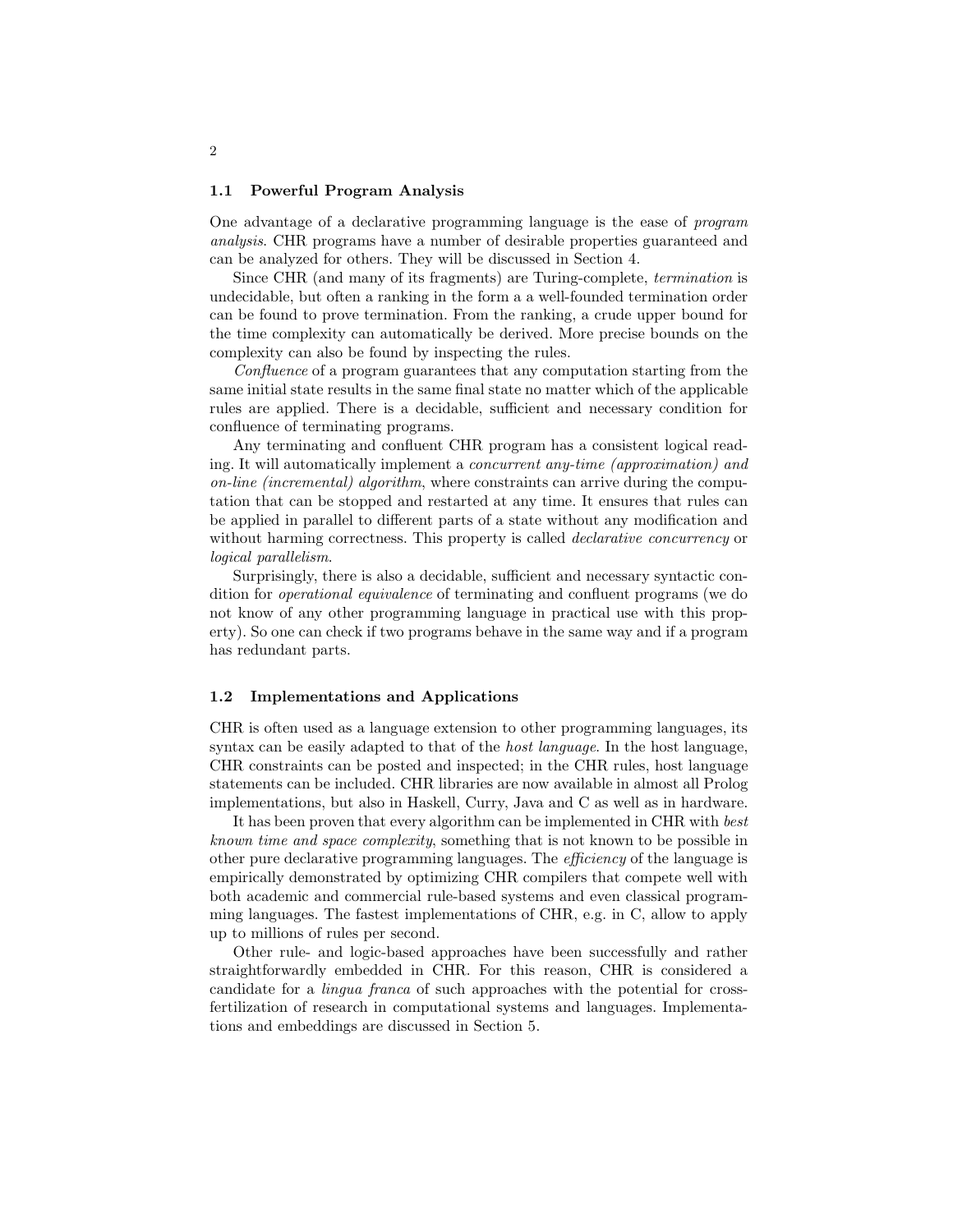CHR has been used for such diverse applications as type system design for Haskell, time tabling, optimal sender placement, computational linguistics, spatio-temporal reasoning, verification, semantic web reasoning, data mining and computational linguistics. Successful commercial application include financial services, network design, mould design, robot vehicle control, enterprise applications and software verification. Applications of CHR and research using CHR are discussed in Section 6.

CHR is also available *online* for demos and experimentation at chr is net at an introductory level and as WebCHR at <chr.informatik.uni-ulm.de/~webchr/> with more than 50 example programs. More than 200 academic and industrial projects worldwide use CHR, and about 200 scientific books and 2000 research papers reference it. The CHR community and other interested researchers and practitioners gather at the yearly CHR workshops and the biannual CHR summer schools.

## 2 A Taste of CHR Programs

The following programs can be run with little modification in the online versions of CHR just mentioned. Note that all programs have the anytime online algorithm properties. So they can be stopped at any time for intermediate results, constraints can be added while they already run (incrementality), and they can be directly executed in parallel. These program examples are explained more in [\[54\]](#page-17-2) and discussed in detail in [\[55\]](#page-17-1).

Some examples use a third kind of rule, a hybrid rule called simpagation rule. It has the form  $H_1 \backslash H_2 \Leftrightarrow C|B$ . Basically, if  $H_1$  and  $H_2$  match constraints and the guard  $C$  holds, then the constraints matching  $H_1$  are kept, the constraints matching  $H_2$  are removed and the body C is added. For logical conjunction  $\wedge$ we will simply write a comma between constraints.

#### Multiset Transformation - One-Rule Algorithms

Compute minimum of a set of min candidates  $min(I) \setminus min(J) \Leftrightarrow J>I \vert true.$ Compare two numbers, keep smaller one.

Compute greatest common divisor of a set of numbers  $gcd(I) \setminus gcd(J) \Leftrightarrow J>=I | gcd(J \mod I).$ Replace I and J by I and (J mod I) until all numbers are the same.

Compute primes, given prime(2),...,prime(MaxN)  $prime(I) \setminus prime(J) \Leftrightarrow J \mod I = 0 \mid true.$ Keep removing multiples until only primes are left.

Sort array with elements  $a(Index,Value)$  $a(I,V)$ ,  $a(J,W) \Leftrightarrow I>J$ ,  $V\leq W \mid a(I,W)$ ,  $a(J,V)$ . Keep swapping numbers that are out of order until sorted.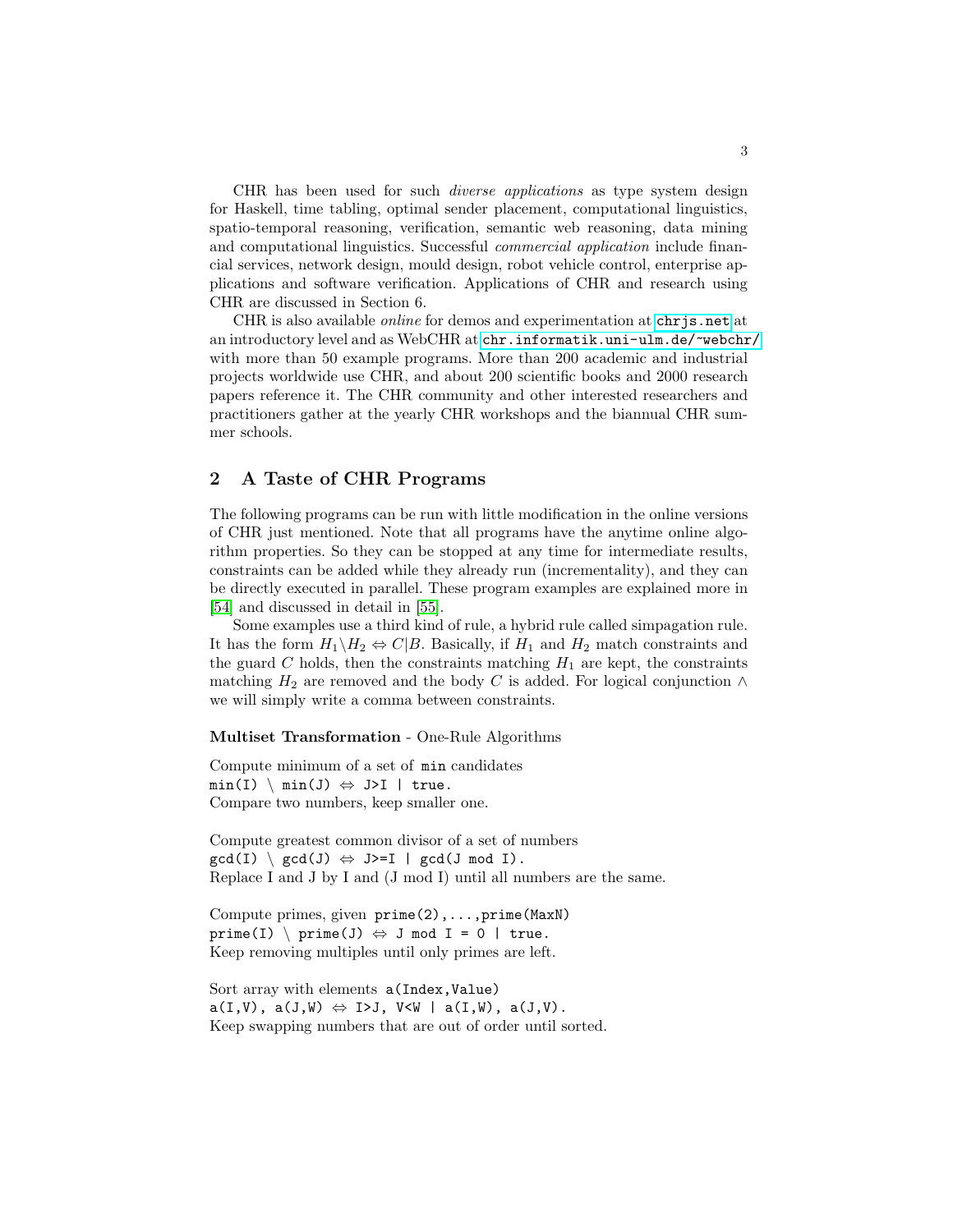Merge Sort, given values as next(start,Value)  $next(A,B) \setminus next(A,C) \Leftrightarrow A\leq B, B\leq C \mid next(B,C).$ Turn common successors into direct successors until sorted chain results.

Newton's Method for Square Root Approximation for N>1  $eps(E) \setminus sqrt(X,R) \Leftrightarrow R*A/X-1>E \mid sqrt(X,(R+X/R)/2)$ . Start with  $sqrt(N,N)$ . E is the required precision factor.

Fibonacci Variations - M is the Nth Fibonacci number

```
Top-down Evaluation
fib(0,M) \Leftrightarrow M=1.fib(1,M) \Leftrightarrow M=1.fib(N,M) ⇔ N>=2 | fib(N-1,M1), fib(N-2,M2), M=M1+M2.
Matching is used on left hand sides of rules.
```

```
Top-down Evaluation with Memorization (in first rule)
fib(N,M1) \setminus fib(N,M2) \Leftrightarrow M1=M2.fib(0,M) \Rightarrow M=1.fib(1,M) \Rightarrow M=1.fib(N,M) \Rightarrow N>=2 \mid fib(N-1,M1), fib(N-2,M2), M=M1+M2.Turned simplification into propagation rules.
```

```
Bottom-up Evaluation without Termination
fibstart \Leftrightarrow fib(0,1), fib(1,1).
fib(M1,M1), fib(M2,M2) \Rightarrow N2=N1+1 | fib(M2+1,M1+M2).
Basically, original simplification rules have been reversed.
```
Bottom-up Evaluation with Termination at Max  $fib Max)$   $\Rightarrow fib(0,1)$ ,  $fib(1,1)$ . fib(Max), fib(N1,M1), fib(N2,M2)  $\Rightarrow$  Max>N1, N1=N2+1 | fib(N2+1,M1+M2).

The auxiliary constraint fib(Max) is added. Computation stops when Max=N1.

## All-Pair Shortest Paths

The distance from X to Y is D  $path(X, Y, D1)$  \ path $(X, Y, D2)$   $\Leftrightarrow$  D1=<D2 | true.  $arc(X,Y,D) \Rightarrow path(X,Y,D)$ .  $arc(X,Y,D)$ ,  $path(Y,Z,Dn) \Rightarrow path(X,Z,D+Dn)$ . Compute all paths with propagation rules, keep smaller ones.

Dynamic Programming - Bottom-up Parsing with CYK Algorithm

Grammar rules are in Chomsky normal form A->T or A->B\*C. A sequence of terminal symbols is encoded as a chain of arcs.  $parse(X, Y, A) \setminus parse(X, Y, A) \Leftrightarrow true.$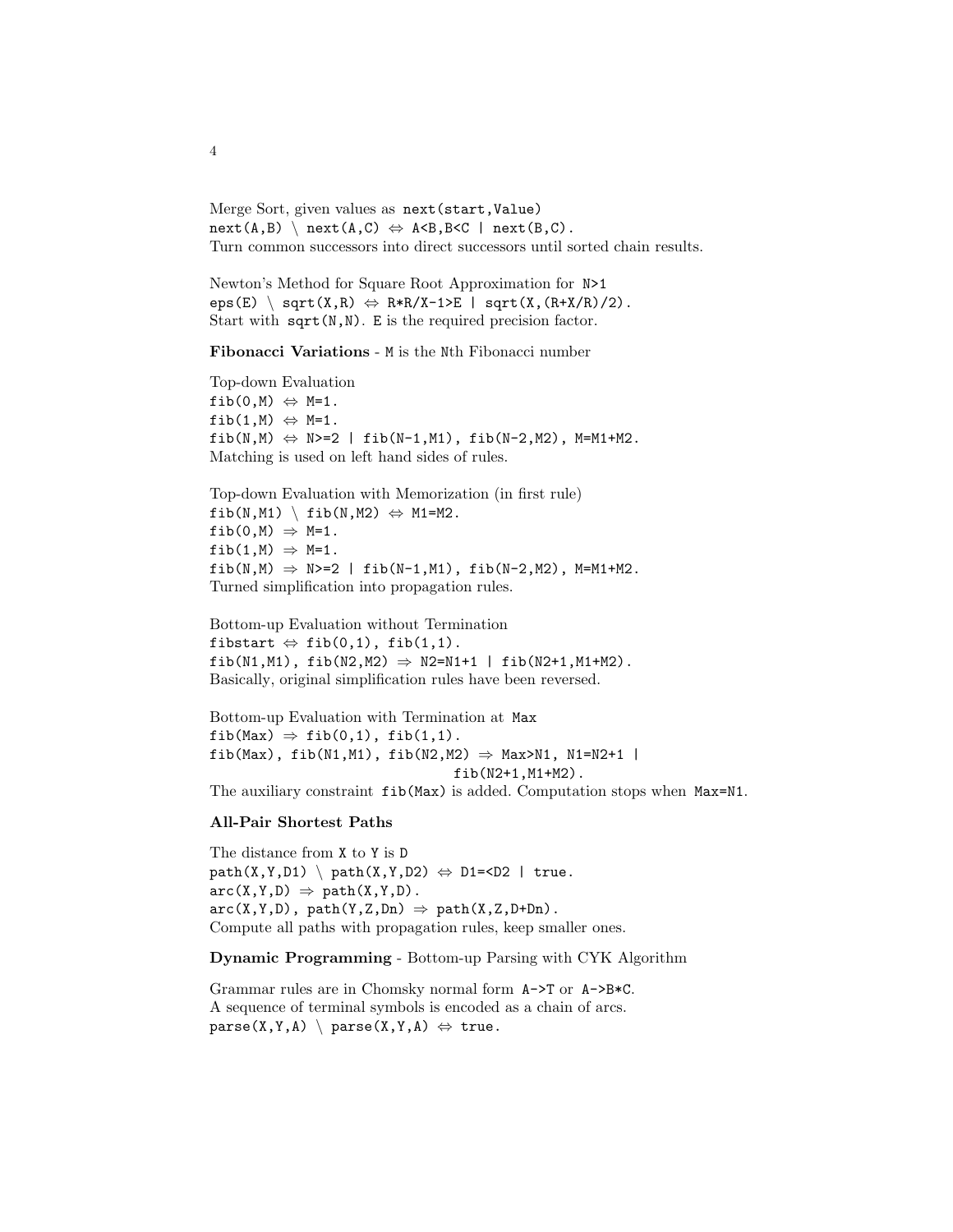terminal  $\mathbb{O}$  A->T, arc(X,Y,T)  $\Rightarrow$  parse(X,Y,A). non-term  $\mathbb Q$  A->B\*C, parse(X,Y,B), parse(Y,Z,C)  $\Rightarrow$  parse(X,Z,A). Note the similarity with All-Pair Shortest Paths.

## Boolean Conjunction as Constraint

```
The result of X∧Y is Z
and(X,Y,Z) \Leftrightarrow X=0 | Z=0. and(X,Y,Z) \Leftrightarrow Y=0 | Z=0.
and(X,Y,Z) \Leftrightarrow X=1 | Z=Y. and(X,Y,Z) \Leftrightarrow Y=1 | Z=X.
and(X,Y,Z) \Leftrightarrow X=Y | Y=Z. and(X,Y,Z) \Leftrightarrow Z=1 | X=1,Y=1.
```
Also computes with unknown input values and backwards. Such rules can be automatically generated from specifications [\[8\]](#page-15-0).

## 3 CHR Semantics

In this section we give an overview of the main semantics for CHR. More detailed overviews can be found in [\[63,](#page-18-0)[19\]](#page-15-1). As a declarative programming language and formalism, CHR features both operational semantics that describe the execution of a program and declarative semantics that interpret a program as a logical theory. These semantics exist at various levels of refinement. They are related by soundness and completeness results, showing their correspondence.

#### 3.1 CHR Rules and their Declarative Semantics

To simplify the presentation, we use a generic notation for all three kinds of CHR rules. Built-in constraints are host language statements that can be used as tests in the guard or auxiliary computations in the body of a rule. A generalized simpagation rule is of the form

$$
H_1 \backslash H_2 \Leftrightarrow C|B
$$

where in the rule head (left-hand-side),  $H_1$  and  $H_2$  are conjunctions of userdefined constraints, the optional guard  $C$  is a conjunction of built-in constraints from the host language and the body (right-hand-side)  $B$  is a conjunction of arbitrary constraints. If  $H_1$  and  $H_2$  are non-empty, the rule corresponds to a simpagation rule. If  $H_1$  is empty, the rule corresponds to a simplification rule, if  $H_2$  is empty, the rule corresponds to a propagation rule.

The declarative semantics is based on first-order predicate logic, where constraints are viewed as predicates and rules as logical implications and equivalences. A generalized simpagation rule basically corresponds to a logical equivalence

$$
H_1 \wedge H_2 \wedge C \leftrightarrow H_1 \wedge C \wedge B.
$$

An interesting refinement is the linear-logic semantics [\[19,](#page-15-1)[20\]](#page-15-2). It is closer to the operational semantics in that it captures the meaning of constraints as resources, where multiplicities matter.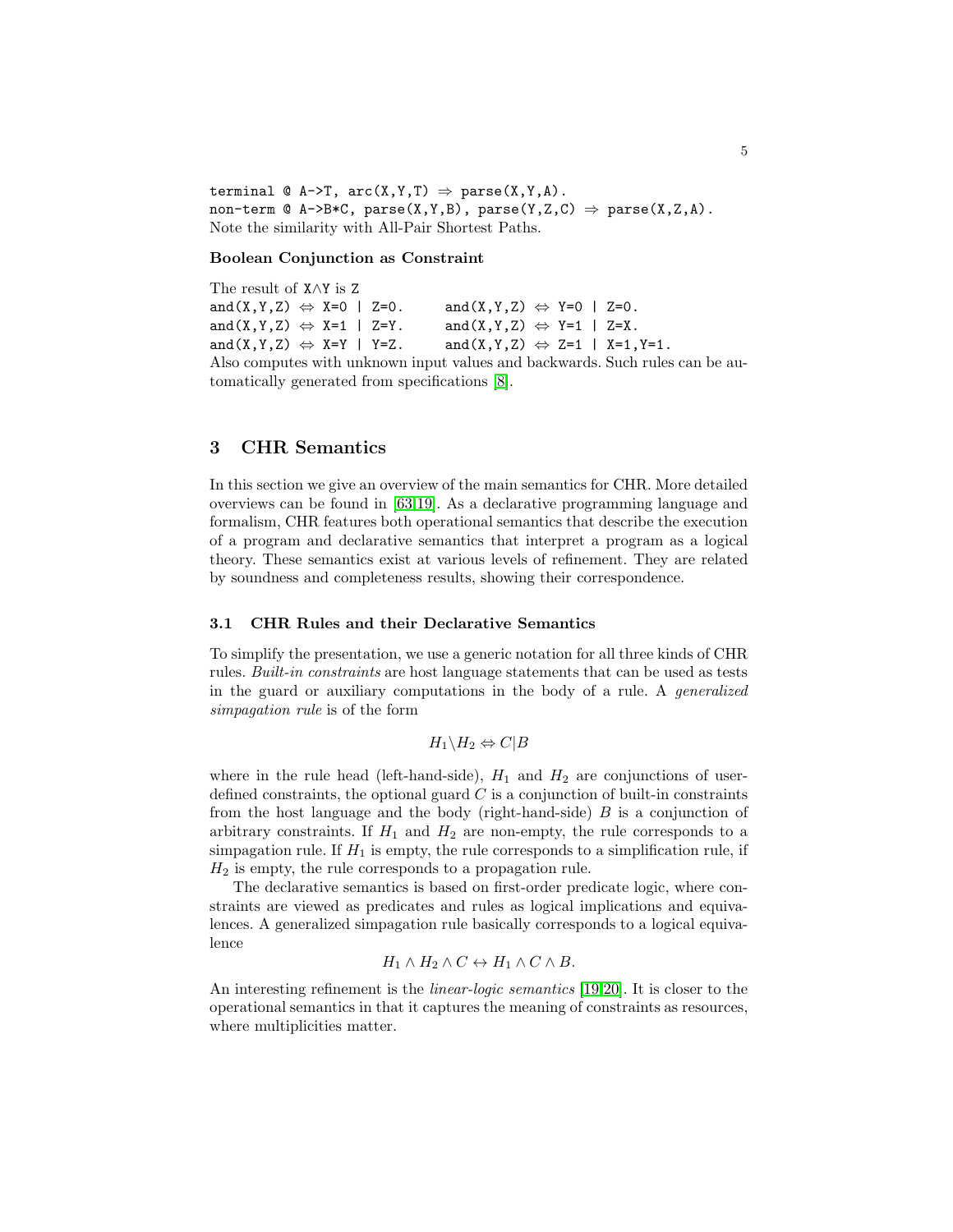#### 3.2 Operational Semantics for CHR

The execution of CHR can be described by structural operational semantics, which are given as state transition systems. Basically, states are conjunctions of constraints. These semantics exist in various formulations and at various levels of refinement, going from the abstract (analytical) to the concrete (pragmatic):

- The very abstract semantics [\[55\]](#page-17-1) is close to modus ponens of predicate logic.
- The abstract (or theoretical) semantics [\[5\]](#page-15-3) is often used as a basis for program analysis.
- $-$  The *refined semantics* [\[43\]](#page-17-3) describes the behavior of CHR implementations.

Several alternative operational semantics for CHR have also been proposed, among them [\[67,](#page-18-1)[79,](#page-18-2)[107](#page-20-0)[,21\]](#page-16-0).

The essential aspect of the operational semantics is the application of a rule: Take a generalized simpagation rule from the program. If there are constraints in the current state that match the head of the rule and if the guard holds under this matching, then the constraints matching second part of the head  $H_2$  (if any) are removed and the guard and body of the rule are added to the state.

There are alternative formulations for the above semantics. Chapter 8 in the book [\[63\]](#page-18-0) and [\[102,](#page-20-1)[19\]](#page-15-1) develop an axiomatic notion of state equivalence. The equivalence relation  $\equiv$  on states treats built-in constraints semantically and user-defined constraints syntactically. Basically, two states are equivalent if they are logically equivalent while taking into account that - forming multisets multiplicities of user-defined constraints matter. For example,  $X = \langle Y \wedge Y = \langle X \wedge Y \rangle$  $c(X, Y) \equiv X=Y \wedge c(X, X)$  which is different to  $X=Y \wedge c(X, X) \wedge c(X, X)$ .

Using state equivalence, the presentation of the abstract semantics can be simplified. It basically boils down to

$$
S \equiv (H_1 \wedge H_2 \wedge C \wedge G) \qquad (H_1 \backslash H_2 \Leftrightarrow C|B) \qquad (H_1 \wedge C \wedge B \wedge G) \equiv T
$$
  

$$
S \longmapsto T
$$

where all upper-case letters stand for conjunctions of constraints. G is called the context of the rule application,  $G$  is not affected by it. Note that the transition  $S \longrightarrow T$  is only allowed if the built-in constraints in state S are consistent and if the rule has not been applied before to the same constraints under the same matching.

#### 3.3 Operational Semantics for Parallel CHR

One of the main features of CHR is its inherent concurrency. Intuitively, in a parallel execution of CHR we can apply rules simultaneously to different parts of a state. But we can do more than that: We can also apply rules to overlapping parts of a state as long as the overlap is only removed by at most one rule. In Chapter 4 of [\[55\]](#page-17-1), this parallelism in CHR is defined by an interleaving semantics as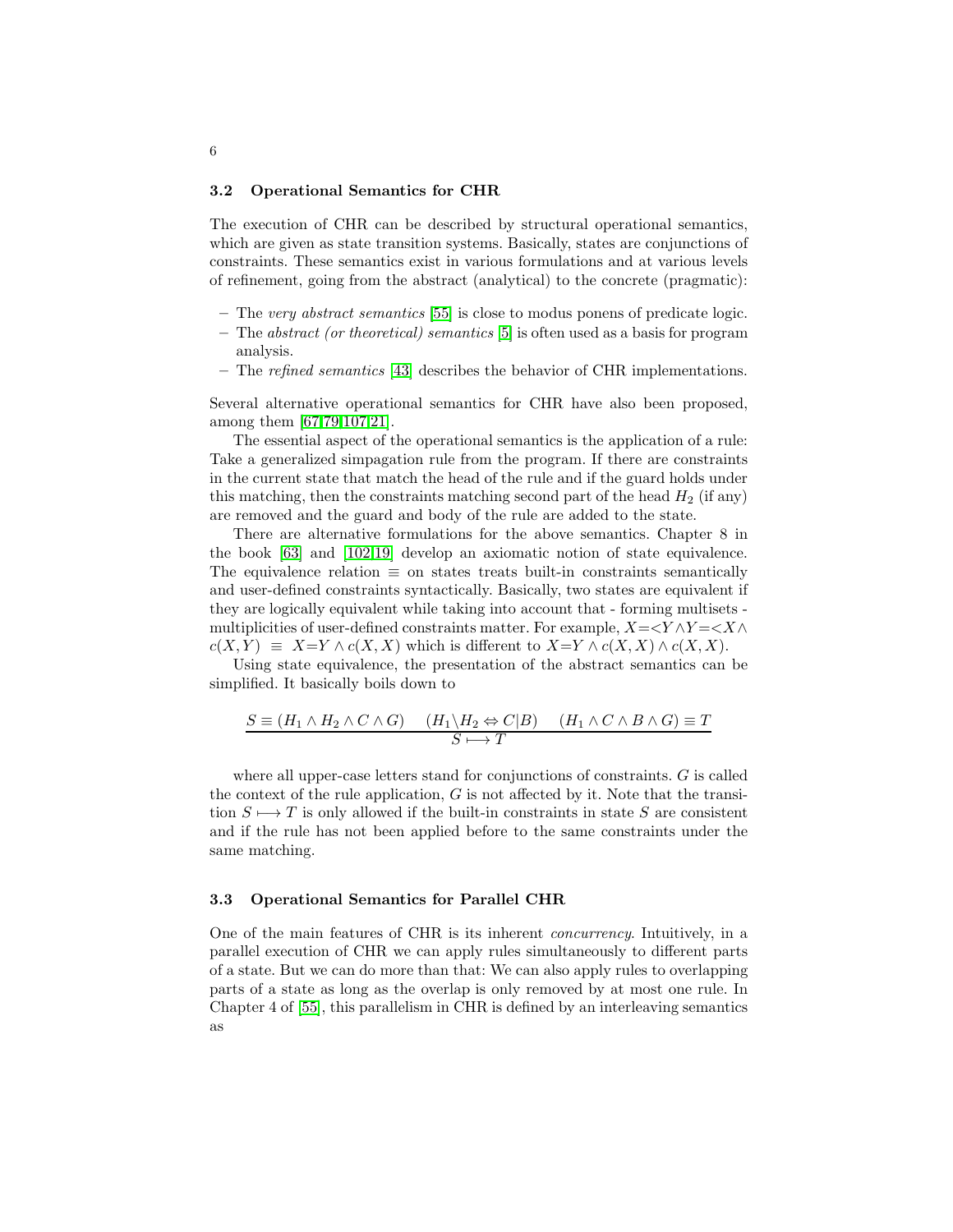$$
\begin{array}{c}\nA \wedge G \longmapsto C \wedge G \qquad B \wedge G \longmapsto D \wedge G \\
A \wedge B \wedge G \longmapsto C \wedge D \wedge G\n\end{array}
$$

This inference rule is justified by the monotonicity property of CHR (explained below). If a program executed under the refined semantics makes use of the order of constraints in a state and the order of rules in a program, this kind of automatic parallelization may not work. Such programs are not  $\text{conflu-}$ ent. On the other hand, confluent programs can be executed in parallel without modification. As we will see, we can check CHR programs for confluence, and we can even semi-automatically complete them to make them confluent. Thus, using completion, we can turn non-confluent programs into parallel programs. This method has been applied to the classical Union-Find algorithm which is very hard to parallelize [\[51\]](#page-17-4) (with [\[129\]](#page-21-0) showing the effectiveness of the resulting program) and to the Preflow-Push algorithm [\[93\]](#page-19-0). Alternative and more refined semantics for parallel CHR are e.g. [\[86,](#page-19-1)[114](#page-20-2)[,87,](#page-19-2)[104,](#page-20-3)[63\]](#page-18-0).

## 4 Properties of CHR and Their Analysis

We first introduce three essential types of monotonicity and the anytime online algorithm properties that all come for free in CHR. We then discuss the analysis of termination and time complexity as well as of confluence, completion and operational equivalence of CHR programs.

#### 4.1 CHR Monotonicity Properties

In the abstract operational semantics we can observe three essential types of monotonicity.

First, adding rules to a program cannot inhibit the applicability of any rules that were applicable. This aids incremental program development and rapid prototyping. Already a program with a few first rules is executable, and we can add rules to cover more and more cases, enabling more and more desired computations. The confluence test (see next Section) can be used to discover situations where old and new rules lead to different results.

Second, built-in constraints (that occur in the guard and body of a rule) can only be added to a state, they are never removed. Hence they accumulate monotonically. On the other hand, user-defined constraints are non-monotonic in that they can be added and removed from a state. This means that an applicable rule will remain applicable as long as the user-defined constraints it matches are present in the state and as long as the state is consistent.

Third, during a rule application, the context  $G$  stays unchanged. We can actually change it without influencing the rule application itself. So if a rule is applicable in a state, it is also applicable in any larger state where constraints have been added (as long as the state is consistent) [\[5\]](#page-15-3). This is an important modularity property of CHR, it is usually called CHR's monotonicity property. Clearly such context-independence does not hold in traditional programming languages, where the context may update as well, resulting in write conflicts.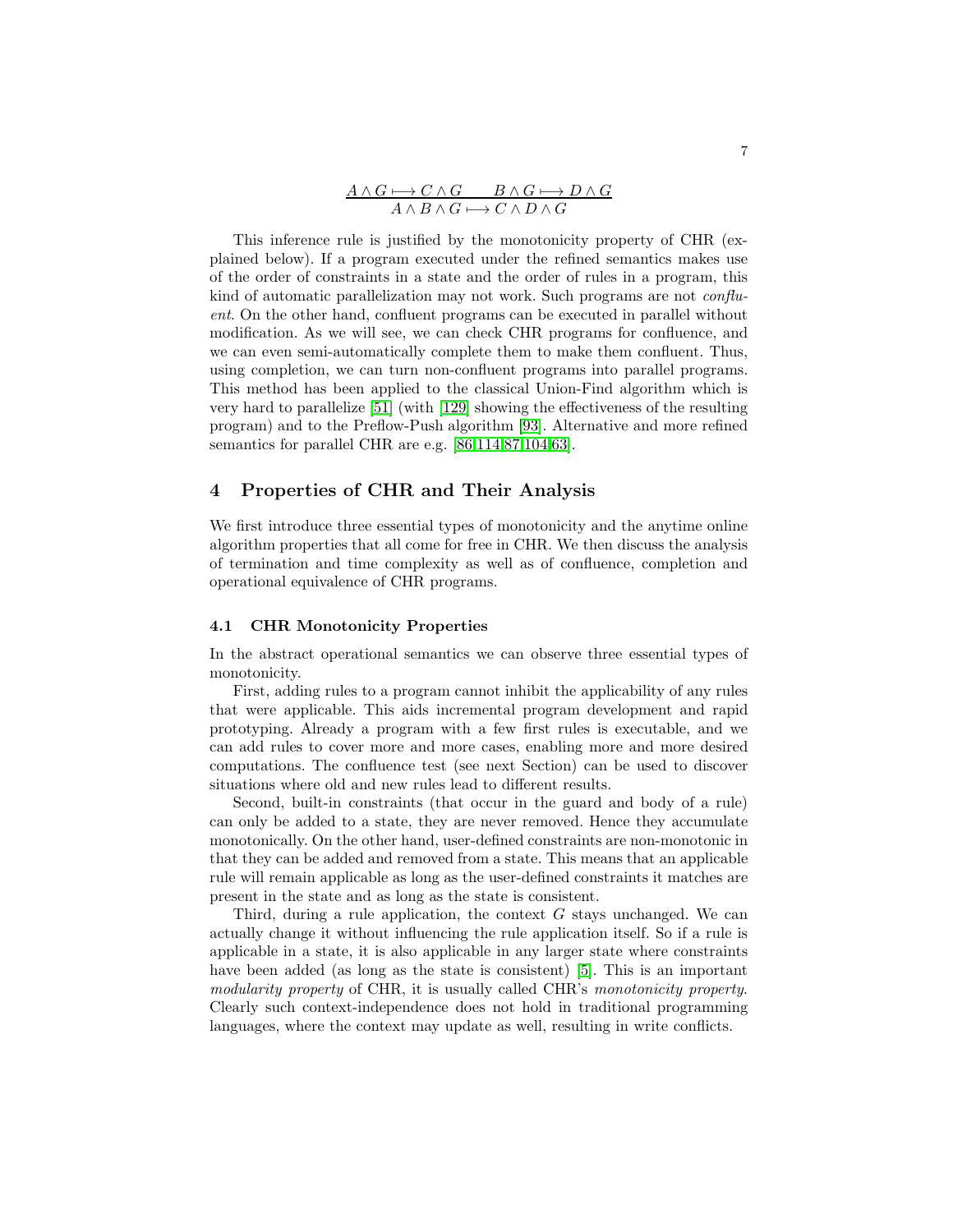On the other hand, if we have an empty context  $G$ , we get the *minimal* transition for to the given rule:

$$
(H_1 \wedge H_2 \wedge C) \longmapsto (H_1 \wedge C \wedge B).
$$

The state  $(H_1 \wedge H_2 \wedge C)$  is called *minimal state* of the rule. Removing any constraint from it would make its rule inapplicable. Adding constraints to it cannot inhibit the applicability due to monotonicity. Since minimal states and transitions capture the essence of a rule application, they will come handy later when analyzing CHR programs for confluence and operational equivalence.

### 4.2 Anytime Online Algorithm Properties

Any algorithm expressed properly as a CHR program will enjoy several important properties: It will be an anytime algorithm and it will be an online algorithm and it can be run in parallel without modification.

The *anytime (approximation) algorithm property* means that we can interrupt the execution of a program at any time, observe the current state as an approximation to the result and restart from that intermediate result. This is obvious from the operational semantics and the notion of states and transitions used there.

The online (incremental) algorithm property means that we can add additional constraints while the program is running without the need to recompute from scratch. This is an immediate consequence of the monotonicity property of CHR. The program will behave as if the newly added constraints were present from the beginning but had been ignored so far. Therefore only a minimal amount of computation is performed to accommodate the new constraint. Incrementality is useful for interactive, reactive and control systems, in particular for agent and constraint programming.

In the refined semantics, the order of constraints in a state and the order of rules in a program can be made to matter, and this may weaken the above properties.

#### 4.3 Termination and Time Complexity Analysis

One way to show termination is to prove that in each rule, if the guard holds, the rule head is strictly larger than the rule body using some well-founded termination order called a ranking. For CHR programs that mainly use simplification rules, simple rankings are often sufficient to prove termination [\[48](#page-17-5)[,49\]](#page-17-6). More sophisticated methods are needed in the presence of propagation rules [\[97](#page-20-4)[,98](#page-20-5)[,57\]](#page-17-7). An approximation of CHR programs by constraint logic programs (CLP) has also been used to analyse the termination behavior of CHR [\[81\]](#page-19-3).

The run-time of a CHR program not only depends on the number of rule applications (derivation lengths), but also on the number of rule application attempts. The meta-complexity theorem in [\[50\]](#page-17-8) basically states that the complexity is bounded by the derivation length taken to the power of the number of heads in a rule. This only gives crude upper-bounds.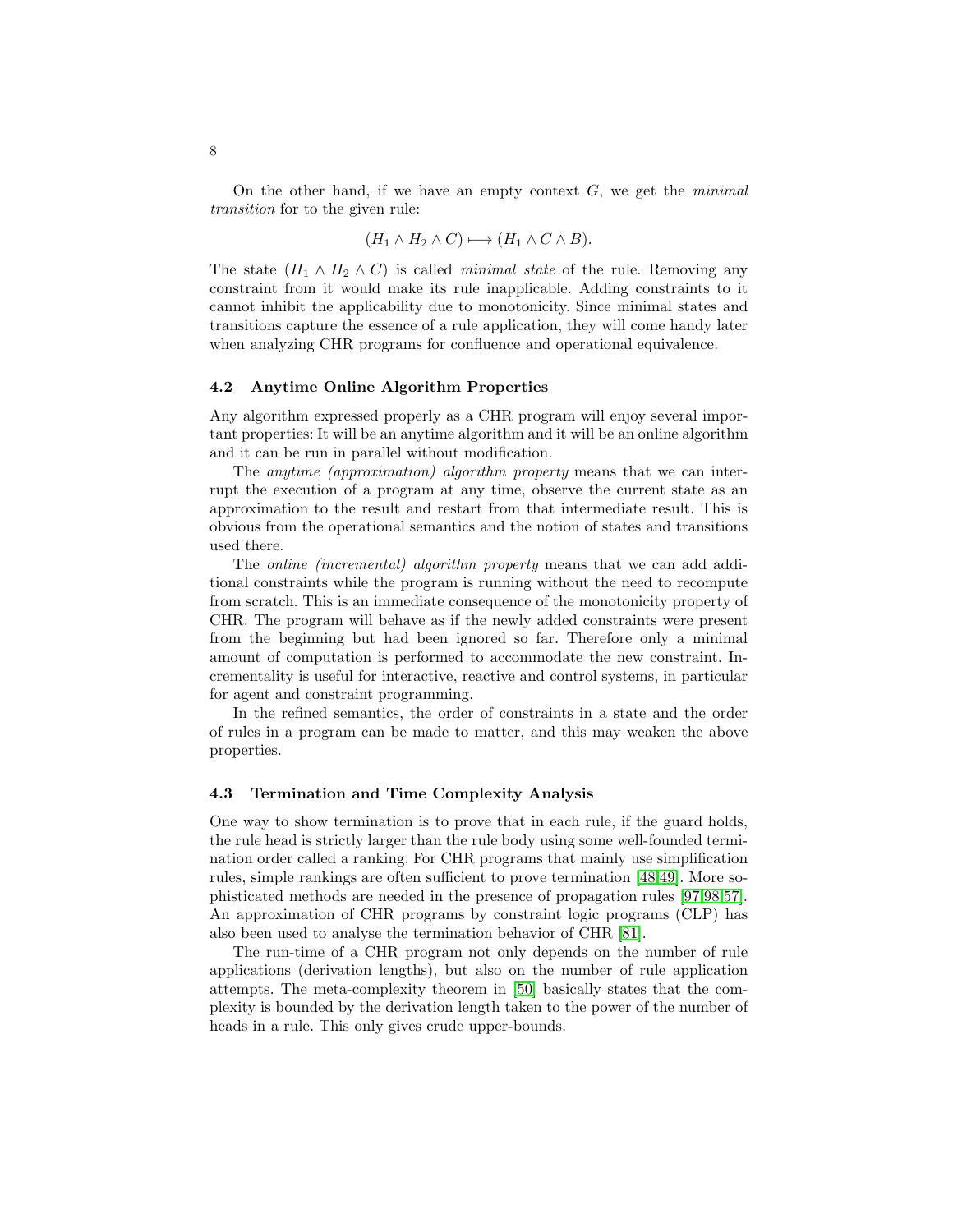Actual CHR systems achieve much better complexity results since they implement the refined semantics and feature compiler optimizations such as indexing. For CHR with and without priorities, there is a more realistic sophisticated meta-complexity result derived from the Logical Algorithms (LA) formalism [\[33\]](#page-16-1).

#### 4.4 Confluence and Completion

Confluence means that it does not matter for the result which of the applicable rules are applied in which order in a computation. The resulting states will always be equivalent to each other. For terminating CHR programs, there is a decidable, sufficient and necessary condition for confluence [\[5\]](#page-15-3). These papers also have shown the many benefits of confluent programs:

- Confluent programs are always implement anytime online algorithms.
- Confluent programs can be run in parallel without modification.
- Confluence implies consistency of the logical reading of the program.
- Confluence improves the soundness and completeness results between the operational and declarative semantics. These theorems are stronger than those for other (concurrent) constraint programming languages.
- The least models of confluent CHR programs and its CLP approximation coincide [\[81\]](#page-19-3).

The idea of the confluence test is to construct a finite number of so-called critical states by overlapping minimal states of rules in the program. An overlap equates some user-defined constraints and removes the resulting duplicate occurrences. If these constraints are to be removed by more than one rule, we have generated a conflict. One now checks if these conflicting rule applications on its own can be continued with computations that lead to equivalent states. If this holds for all critical states in the program, we have proven confluence.

In practice, this notion of confluence can be too strict. In [\[44\]](#page-17-9) the notion of observable confluence is introduced, where the states considered must satisfy a user-defined invariant. Other related notions of confluence are considered in [\[80](#page-19-4)[,31\]](#page-16-2). Confluence for non-terminating programs is in general undecidable, it is discussed in [\[105\]](#page-20-6).

Completion is the process of adding rules to a non-confluent program until it becomes confluent [\[2\]](#page-14-0). These rules are generated between the successor states of critical states. In contrast to completion for term rewriting, in CHR we generally need more than one rule to make a critical pair joinable: a simplification rule and a propagation rule. Unfortunately, completion may not terminate. Completion can be also used for program specialisation [\[4](#page-15-4)[,2\]](#page-14-0).

## 4.5 Operational equivalence

Operational equivalence means that given two programs, for any given state, its computations in both programs lead to the same final state. There is a decidable, sufficient and necessary condition for operational equivalence of terminating and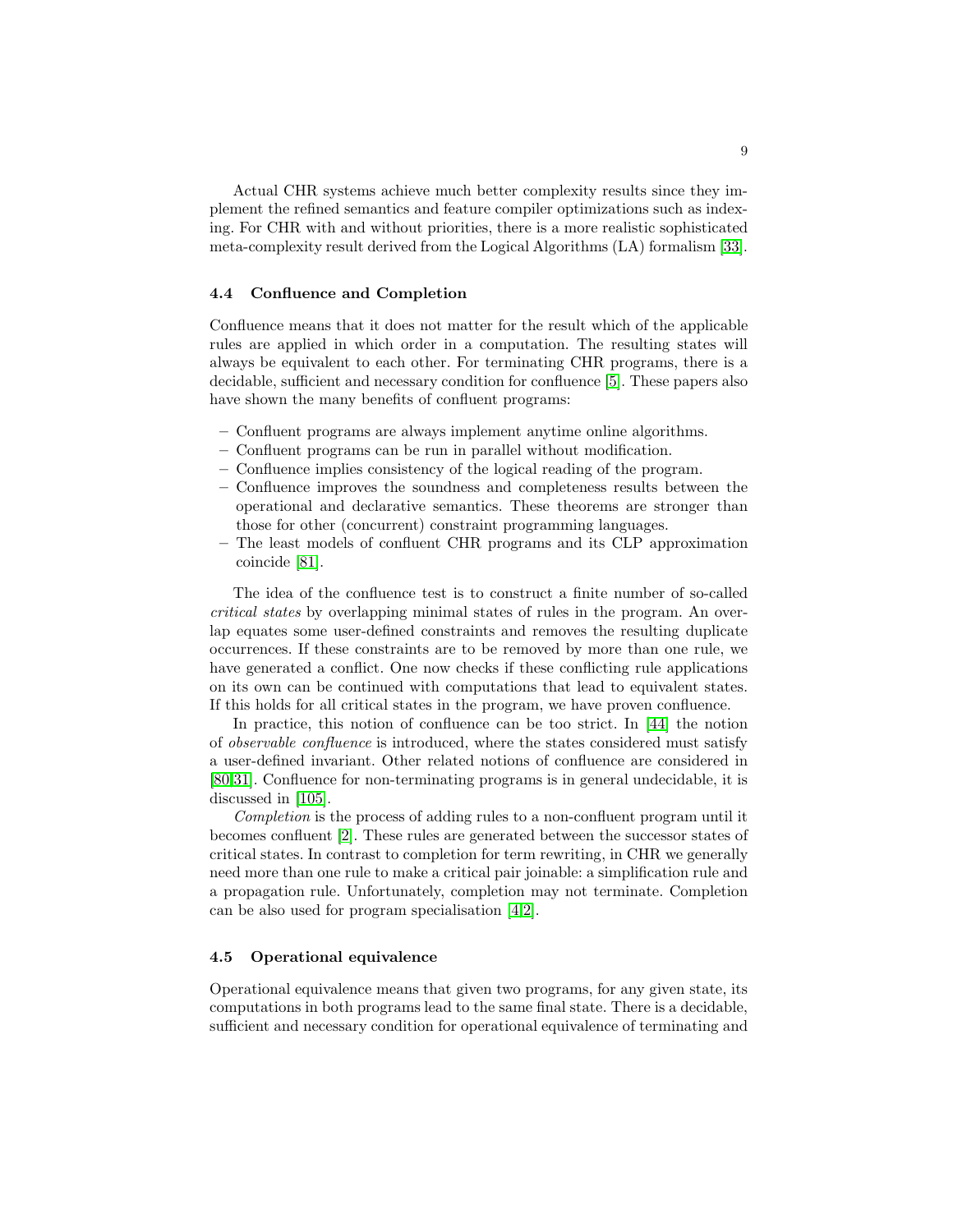confluent CHR programs [\[3\]](#page-14-1). We do not know of any other programming language in practical use that admits such a test.

The test is straightforward: The minimal states of the rules in both programs are each executed in both programs, and for each minimal state, the computations must reach equivalent states in both programs. This test can also be used to discover redundant rules in a program.

## 5 CHR Implementations and Embeddings in CHR

We discuss efficient implementations, variants and extensions of CHR and embeddings of other rule- and graph-based approaches in CHR.

### 5.1 CHR Implementations and Their Efficiency

The first wide-spread implementations of CHR were based on [\[83\]](#page-19-5). Most available CHR implementations today - be it in Prolog, Java or C - are based on the expertise of the CHR team at Katholieke Universiteit Leuven [\[137,](#page-22-0)[134,](#page-21-1)[130\]](#page-21-2).

State-of-the-art CHR libraries with mode and type declarations in Prolog and C allow to implement any algorithm in a natural and high-level way, with time and space consumption that is typically within an order of magnitude from the best-known implementations in any other language [\[121,](#page-21-3)[131\]](#page-21-4). Indeed, [\[121\]](#page-21-3) has proven that every algorithm can be implemented in CHR with the best known time and space complexity. This has been exemplified by providing elegant implementations with optimal time-complexity of the classical union-find algorithm [\[112\]](#page-20-7) and Fibonacci heaps [\[120\]](#page-21-5). CHR is the only known declarative language where this results holds, it is unlikely to hold for other declarative languages like Prolog or Haskell [\[121\]](#page-21-3). Actually, CHR cannot be embedded in pure Prolog [\[65\]](#page-18-3). The fastest CHR implementations in CCHR [\[137\]](#page-22-0) and hProlog allow to up to apply millions of rules per second.

One reason for the effectiveness of CHR is that it uses a compiler and runtime system that is a significant advancement over existing algorithms (such as RETE, TREAT, LEAPS) for executing rule-based languages as has been impressingly demonstrated in [\[131\]](#page-21-4). In addition to a superior rule-application mechanism, CHR compilers use sophisticated optimizations (besides indexing on constraint arguments taking into account mode and type information), such as memory reuse, late storage, guard optimization and join ordering optimization [\[84](#page-19-6)[,131](#page-21-4)[,63\]](#page-18-0).

CLIPS (in C) and JESS (in Java)) are considered by many to be the most efficient rule-based systems available. The benchmarks of [\[131\]](#page-21-4) show that his novel Java implementation of CHR as well as CHR in C (CCHR) [\[137\]](#page-22-0) are faster than CLIPS and JESS, sometimes by several orders of magnitude. In benchmarks of [\[121\]](#page-21-3), CHR with mode declarations achieves the optimal time and space complexity (as do imperative languages). Prolog and strict Haskell have a time complexity which is a polylogarithmic factor from optimal, and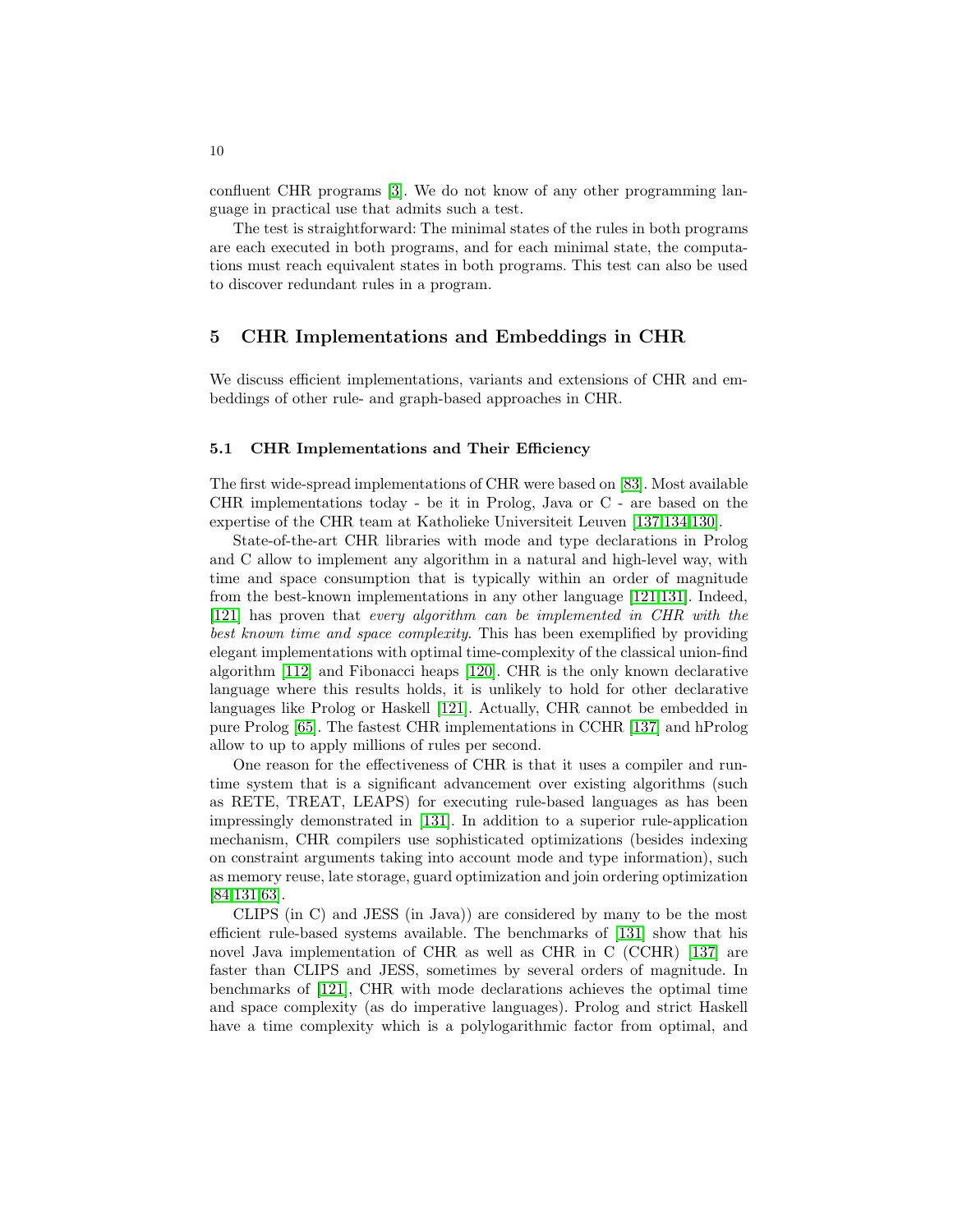their space complexity is not optimal. Lazy Haskell quickly gets into memory problems.

As for concurrency, prototype *parallel CHR* implementations exist in software using Haskell [\[86\]](#page-19-1) and in hardware using Nvidia CUDA by transforming a subset of CHR to C++ [\[138\]](#page-22-1) and using FPGA's [\[129\]](#page-21-0). These papers feature experiments that show a potential for optimal linear speedup by parallelization of CHR programs (and super-linear speed-up e.g. in the case of the greatest-common-divisor program).

## 5.2 CHR Language Variants and Extensions

We start with a remark on fragments of CHR, indicating the adequacy of the overall language. We then discuss language extensions for CHR, program transformation and new programming languages based on CHR.

While there are many Turing-complete language subsets of CHR [\[116](#page-21-6)[,66,](#page-18-4)[92\]](#page-19-7) (a single multi-headed simplification rule suffices), it has also been shown in [\[37](#page-16-3)[,65\]](#page-18-3) that each of the following features of CHR can be considered essential, since they increase the expressive power of CHR: constraints with arguments, built-in constraints, function symbols to build complex terms, multi-headed rules, introduction of new variables in the body of a rule.

Since CHR libraries in Prolog naturally allow to use backtracking search by Prolog's disjunction, most operational semantics can be extended to the resulting language CHR<sup> $\vee$ </sup> [\[10\]](#page-15-5). In [\[34\]](#page-16-4) the authors extend the refined operational semantics of CHR to support the implementation of different search strategies.

In adaptive CHR, constraints can be declaratively removed together with the consequences they produced by getting involved in rule applications. This means that any properly written algorithm becomes adaptive. An adaptive semantics is defined in [\[136\]](#page-22-2). Adaptive CHR is used for realizing intelligent search strategies in [\[135,](#page-21-7)[136\]](#page-22-2).

In [\[35\]](#page-16-5) the authors extend CHR with user-defined rule priorities that can be static or dynamic. This language extension reduces the level of non-determinism that is inherent to the abstract operational semantics of CHR, and gives a more high-level form of execution control compared to the refined operational semantics. Priorities make CHR more expressive.

Other notable extensions of CHR include non-monotonic negation-as-absence [\[133\]](#page-21-8), aggregates such as sum, count, findall, and min [\[122\]](#page-21-9), rules with probabilities [\[61](#page-18-5)[,29](#page-16-6)[,119\]](#page-21-10), Except for search, all above CHR extensions have been implemented by simple effective *source-to-source program transformation* in CHR it-self, also see Chapter 6 in [\[55\]](#page-17-1) and the online transformation tool at  $\text{http://pmx.informatik.uni-ulm.de/chr}$ . Program transformation in itself has been studied in [\[62,](#page-18-6)[1\]](#page-14-2). Partial evaluation is covered by [\[52\]](#page-17-10), discussing specialisation of CHR rules, and by [\[68\]](#page-18-7), which is concerned with unfolding of CHR rules. Confluence completion can be used to great effect for program specialisation [\[4](#page-15-4)[,2\]](#page-14-0).

Notable new programming languages that are based on CHR are:

– HYPROLOG [\[30\]](#page-16-7) as an extension of Prolog with assumptions and abduction.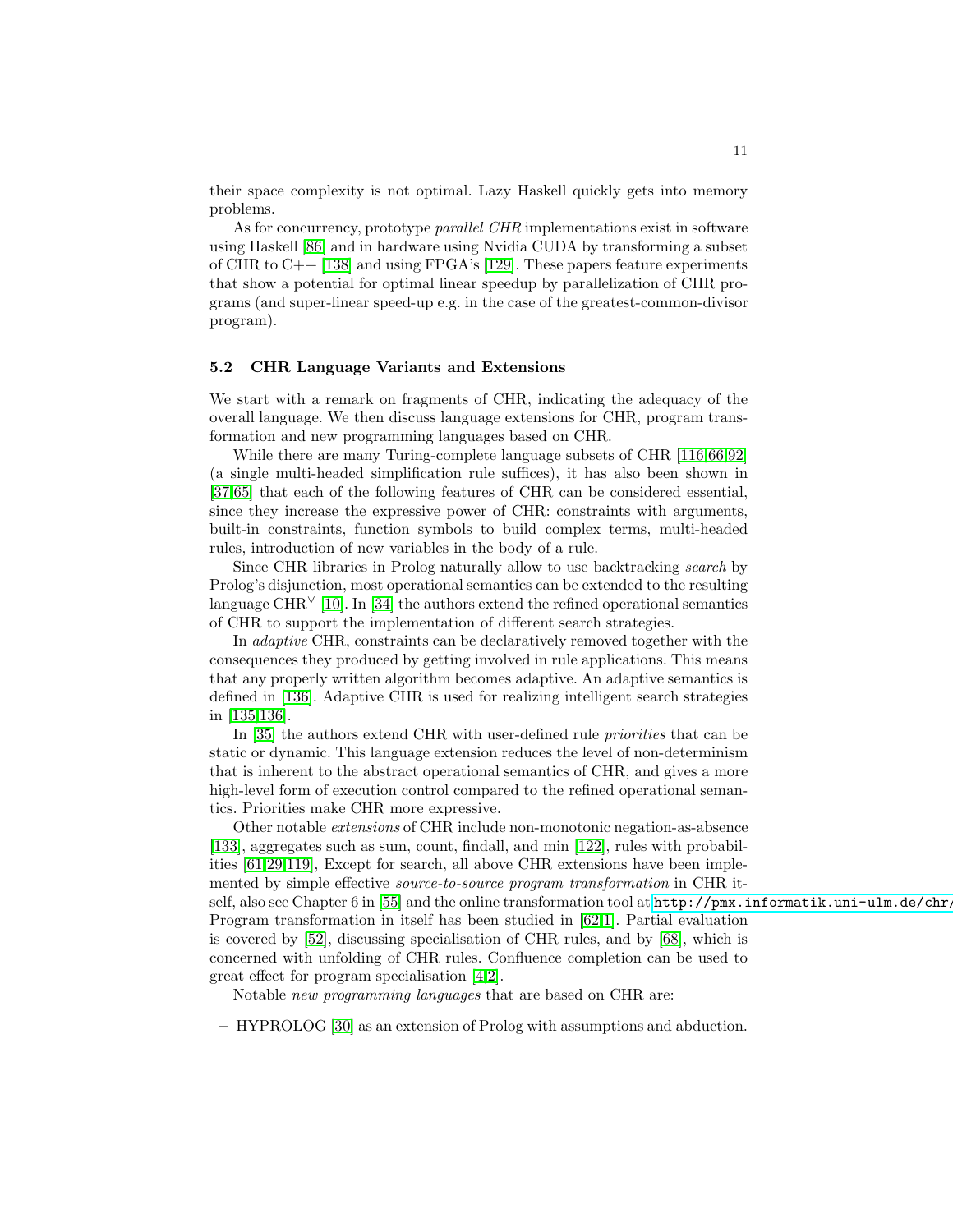- DatalogLB adds features of CHR to Datalog [\[78\]](#page-18-8).
- CHRISM is CHR with probabilistic reasoning and statistical learning [\[119\]](#page-21-10).
- CADMIUM is an implementation of ACD Term Rewriting, a generalization of CHR and Term Rewriting (TRS) [\[42\]](#page-17-11).
- SMCHR is an implementation of Satisfiability Modulo Theories (SMT) [39], where the theory part can be implemented in CHR.
- Linear Meld (LM) is a linear logic language closely related to CHR [\[32\]](#page-16-8).
- CoMingle is CHR for distributed logic programming (on Android) [\[88\]](#page-19-8).

#### 5.3 Embedding Other Formalisms and Languages in CHR

The expressiveness, effectiveness and efficiency of CHR enables the embedding of the characteristic features of other rule-based and graph-based formalisms, systems and languages in CHR by simple *source-to-source transformations*:

- Prolog and Constraint Logic Programming (CLP) programs are translated into  $CHR^{\vee}$  in [\[10\]](#page-15-5) using Clark's completion.
- Logical Algorithms (LA) are mapped into CHR with and without rule priorities in [\[85\]](#page-19-9). This are the only known implementations of LA. They achieve the tight time complexity required for the LA meta-complexity theorem to hold.
- Term Rewriting Systems (TRS) are translated to rules with equational constraints in CHR in [\[103\]](#page-20-8).
- Graph Transformation Systems (GTS) are encoded in CHR in [\[100\]](#page-20-9). Soundness and completeness of the encoding is proven. GTS joinability of critical pairs can be mapped onto joinability of specific critical pairs in CHR.
- Petri Nets are translated to CHR in [\[18\]](#page-15-6). It is proven that there is a one-toone correspondence between Colored Petri Nets and positive ground rangerestricted CHR simplification rules over finite domains.

Chapter 6 and 9.3 of [\[55\]](#page-17-1) and the CHR web-page also describe these embeddings:

- Production Rules and Business Rules,
- Event-Condition-Action (ECA) Rules,
- Functional Programming,
- General Abstract Model for Multiset Manipulation (GAMMA),
- Deductive databases languages like DATALOG,
- Description logic (DL) with OWL- and SWRL-style rules,
- Concurrent Constraint Programming (CC) language framework.

The online tool <http://pmx.informatik.uni-ulm.de/chr/translator> supports the basic translation for some of these embeddings: term rewriting systems, functional programming, multiset transformation, production rules with negation-as-absence.

The embeddings are quite useful for comparing and for cross-fertilization between different approaches. For example, in the CHR embedding, the close relationship between colored Petri Nets and the GAMMA chemical abstract machine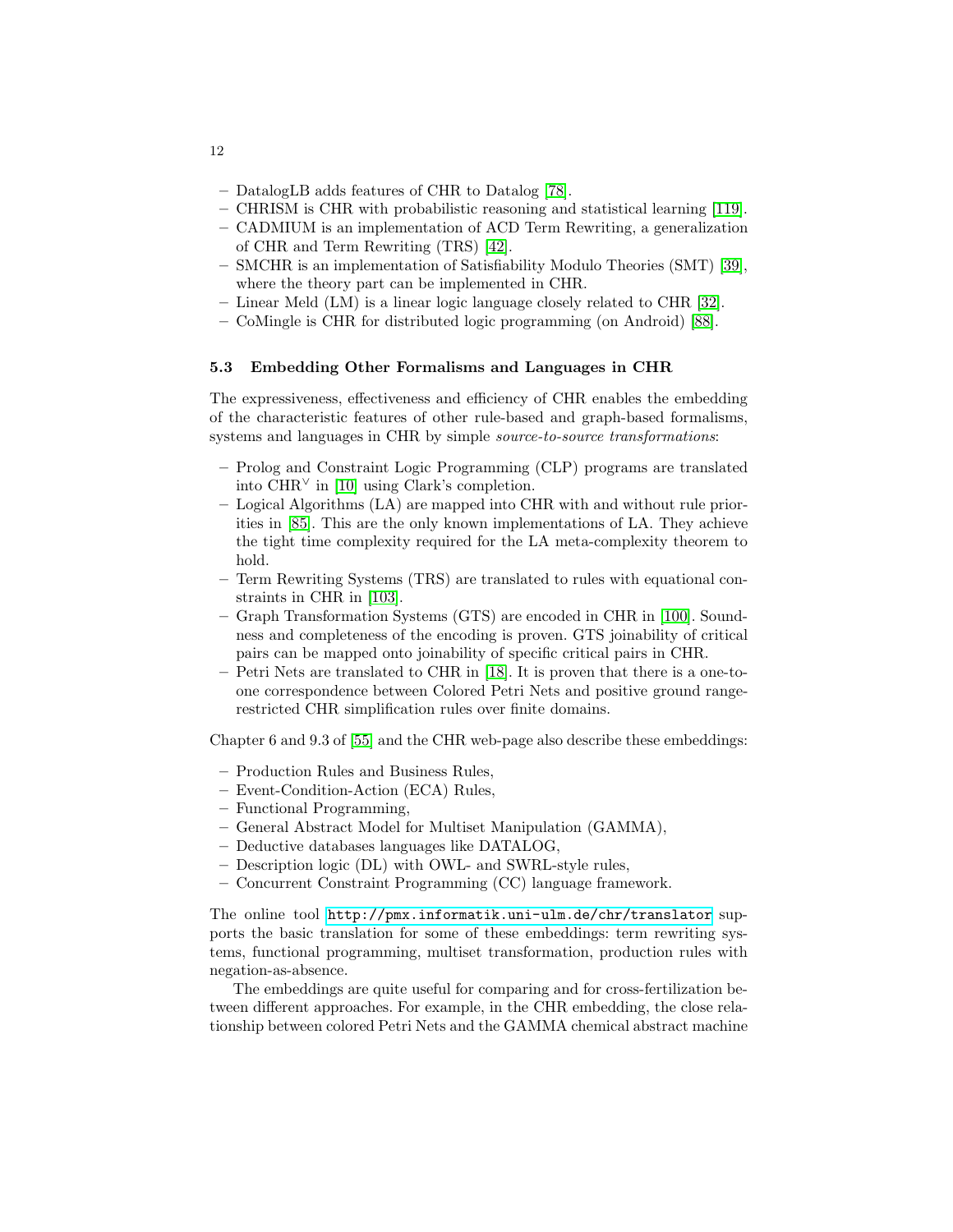(CHAM) can be immediately seen. On the other hand, it seems difficult to come up with an embedding of full CHR in one of the afore-mentioned formalisms. Basically, other approaches either lack the notion of constraints and logical variables or they lack multi-headed rules and propagation rules. Given these embeddings and its power in general, CHR can be considered a candidate for a lingua franca for computational systems with the potential for cross-fertilization of research.

## 6 CHR in Research and Applications

Typical research applications of CHR can be found in areas of computational linguistics, constraint solving, cognitive systems, spatio-temporal reasoning, agentbased systems, bio-informatics, semantic web, type systems, verification and testing and many more.

Commercial applications include financial services in stockbroking (SecuritEase, New Zealand), vehicle control by robotic brains (Cognitive Systems, Spain), injection mould design (Cornerstone Intelligent Software Corp, Canada), optical network design (Mitre, USA), enterprise applications (LogicBlox, USA), and software verification (BSSE, Germany). See Section 7 in [\[123\]](#page-21-11) for details.

### 6.1 Language Design and Algorithm Design

One of the most successful research applications of CHR is in the design, prototyping and analysis of advanced type systems for the functional programming language Haskell [\[126](#page-21-12)[,125,](#page-21-13)40]. Type reconstruction with CHR is performed for functional and logic programs in [\[110\]](#page-20-10). A flow-based approach for a variant of parametric polymorphism in Java is based on CHR in [\[27\]](#page-16-9).

The union-find algorithm can be seen as solving simple equations between variables or constants. By choosing the appropriate equational relations, one can derive fast incremental algorithms for solving certain propositional logic (SAT) problems and polynomial equations in two variables [\[53\]](#page-17-12). Almost-linear tree equation solving algorithms are reconstructed with CHR in [\[94\]](#page-19-10). Parallelizing classical algorithms is discussed for Union-Find using confluence analysis [\[51\]](#page-17-4) and for Preflow-Push [\[93\]](#page-19-0).

## 6.2 Software Verification and Testing

The authors of [\[74,](#page-18-9)[75\]](#page-18-10) present a new method for automatic test data generation (ATDG) applying to semantically annotated control-flow graphs (CFGs), covering both ATDG based on source code and assembly or virtual machine code. The method supports a generic set of test coverage criteria, including all structural coverage criteria currently in use in industrial software test for safety critical software. The work [\[11\]](#page-15-7) gives test cases a denotational semantics by viewing them as specification predicates. The authors develop a testing theory and implementation for fault-based mutation testing.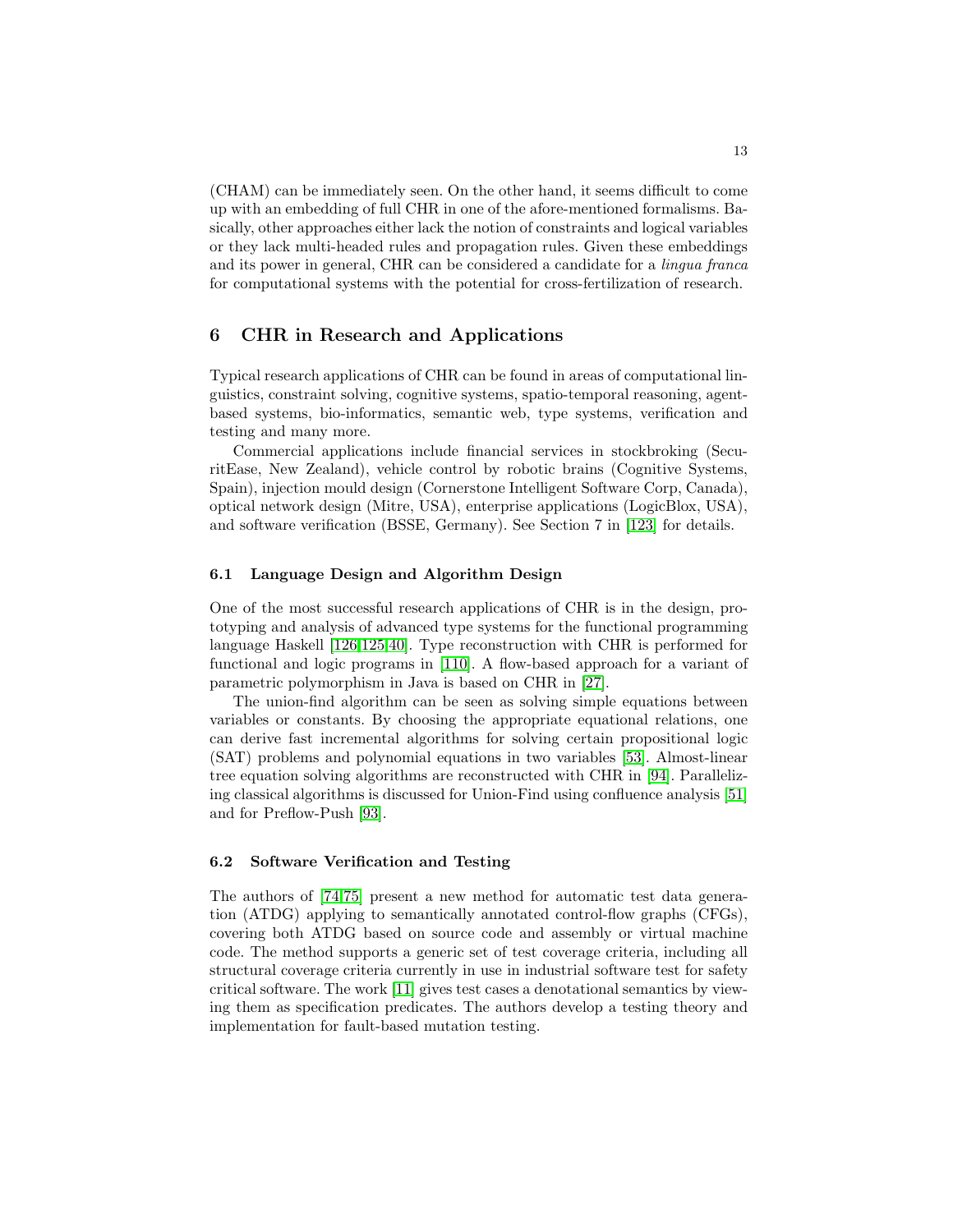Other applications of CHR in testing include [\[99,](#page-20-11)[77,](#page-18-11)[108](#page-20-12)[,36\]](#page-16-10). An an effective methodology for verifying properties of imperative programs is their transformation to constraint-based programs [41[,12](#page-15-8)[,96\]](#page-19-11). Somewhat related is lightweight string reasoning for OCL [\[25\]](#page-16-11).

#### 6.3 Constraints Solving and Reasoning

CHR was originally designed to write or even automatically generate constraint solvers [\[7](#page-15-9)[,8,](#page-15-0)[124,](#page-21-14)[101\]](#page-20-13). Solvers written in CHR and applications of CHR in constraint reasoning can be found in [\[59\]](#page-17-13) and further references in [\[47](#page-17-14)[,123](#page-21-11)[,63\]](#page-18-0). For example, CHR-based spatio-temporal reasoning is applied to robot path planning in [\[45](#page-17-15)[,90\]](#page-19-12). In the soft constraints framework [\[22,](#page-16-12)24[,23\]](#page-16-13), constraints and partial assignments are given preference or importance levels, and constraints are combined according to combinators which express the desired optimization criteria.

The goal of argumentation-based legal reasoning [\[118\]](#page-21-15) is to determine the chance of winning a court case, given the probabilities of the judge accepting certain claimed facts and legal rules. In computer linguistics, CHR Grammars (CHRG) [\[28\]](#page-16-14) execute as robust bottom-up parsers with an inherent treatment of ambiguity. Computational Cognitive Modeling is a research field at the interface of computer science and psychology. It enables researchers to build detailed cognitive models using a cognitive architecture. A popular cognitive architecture, ACT-R, has been implemented in CHR and given a proper formal semantics for the first time [\[69,](#page-18-12)[70\]](#page-18-13).

#### 6.4 Multi-Agent Systems and Abduction

The agent-based system FLUX is implemented in CHR [\[127](#page-21-16)[,128\]](#page-21-17). Its application FLUXPLAYER [\[109\]](#page-20-14) won the General Game Playing competition at the AAAI conference in 2006. SCIFF is a framework to specify and verify interaction in open agent societies [\[13,](#page-15-10)[15\]](#page-15-11). The SCIFF language is equipped with a semantics based on abductive logic programming. Other applications in multi-agent systems and abductive reasoning are for example [\[115](#page-21-18)[,14](#page-15-12)[,95,](#page-19-13)[72\]](#page-18-14). HYPROLOG [\[30\]](#page-16-7) extends Prolog with CHR rules for assumptions, abduction and integrity constraints. Probabilistic Abductive Logic Programs (PALPs) are introduced and and implemented in CHR for solving abductive problems providing minimal explanations together with their probabilities [\[29\]](#page-16-6).

#### 6.5 Semantic Web

In Chapter 9.3. of [\[55\]](#page-17-1) a straightforward and effective implementation of description logic with OWL- and SWRL-style rules in CHR is given. For the Semantic Web, the integration and combination of data from different information sources is an important issue that can be handled with CHR [\[16,](#page-15-13)[139\]](#page-22-3). In [\[17\]](#page-15-14) a composition and verification framework for Semantic Web Services specified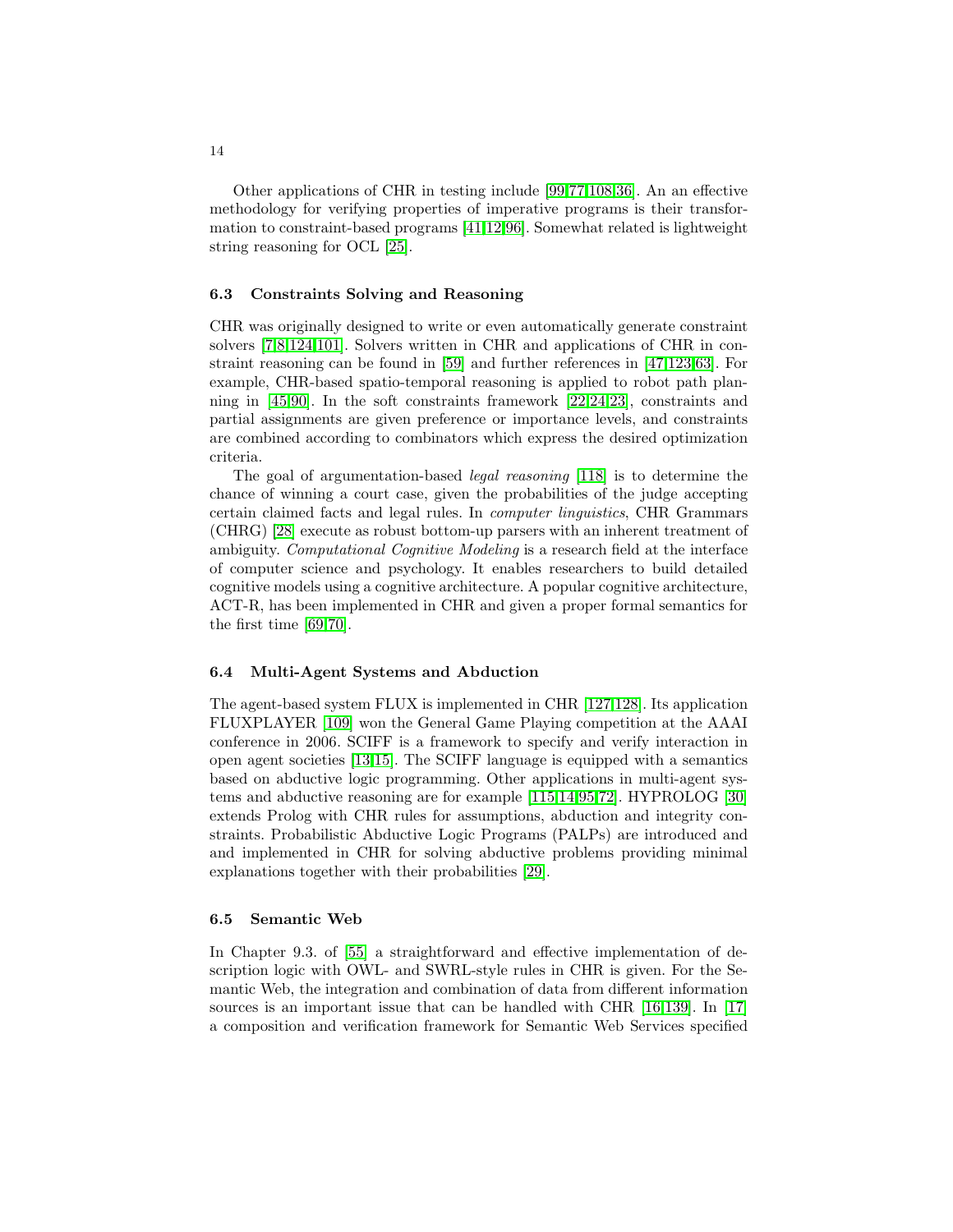using WSSL is proposed, a novel service specification language based on the fluent calculus, that addresses issues related to the frame, ramification and qualification problems. An earlier paper on web service composition using fluent calculus is [\[106\]](#page-20-15). The paper [\[26\]](#page-16-15) proposes a service modeling approach consisting of service contracts and a process model. Service contracts are used as service advertisement and service request in this approach. The Cuypers Multimedia Transformation Engine [\[76\]](#page-18-15) supports the automatic generation of Web-based presentations adapted to the user's needs.

#### 6.6 The Diversity of CHR Applications

Scheduling and timetabling are popular constraint-based applications, and this also holds for CHR implementation of course scheduling and room planning for the University of Munich [\[6](#page-15-15)[,9\]](#page-15-16), which has become an often-cited standard work in the area.

The tool Popular [\[60\]](#page-18-16) uses a path-loss model to describe radio-wave transmission and constraint-based programming to optimize the placement of base stations (transmitters) for local wireless communication at company sites.

The Munich Rent Advisor [\[58\]](#page-17-16) allows the calculation of the estimated fair rent for a flat based on statistical data using an online form. Simply by translating the calculation scheme into CHR-based arithmetic interval constraints, the functionality is significantly extended: The user need not answer all questions, and so an interval range for the possible rent is returned.

The papers [\[117](#page-21-19)[,73\]](#page-18-17) present a new system for automatic music generation, in which music is modeled using very high level probabilistic rules in CHRISM [\[119\]](#page-21-10). The probabilistic parameters can be learned from examples, resulting in a system for personalized music generation.

The authors of [\[89\]](#page-19-14) present an algorithm for long-term routing of autonomous sailboats. It is based on the A\*-algorithm and incorporates changing weather conditions by dynamically adapting the underlying routing graph. The software also takes individual parameters of the sailboat into account, and proved to be faster than commercial systems. The system was successfully put to test during an attempt to break the world record in long-distance robot sailing with the ASV RoBoat of INNOC (Vienna).

## <span id="page-14-2"></span>References

- 1. S. Abdennadher, G. Fakhry, and N. Sharaf. Towards the implementation of source-to-source transformation tool for CHR operational semantics. In G. Gupta, editor, *LOPSTR '13, Pre-proceedings*, 2013.
- <span id="page-14-0"></span>2. S. Abdennadher and T. Frühwirth. On completion of Constraint Handling Rules. In M. J. Maher and J.-F. Puget, editors, *CP '98*, volume 1520 of *LNCS*, pages 25–39. Springer, Oct. 1998.
- <span id="page-14-1"></span>3. S. Abdennadher and T. Frühwirth. Operational equivalence of CHR programs and constraints. In J. Jaffar, editor, *CP '99*, volume 1713 of *LNCS*, pages 43–57. Springer, Oct. 1999.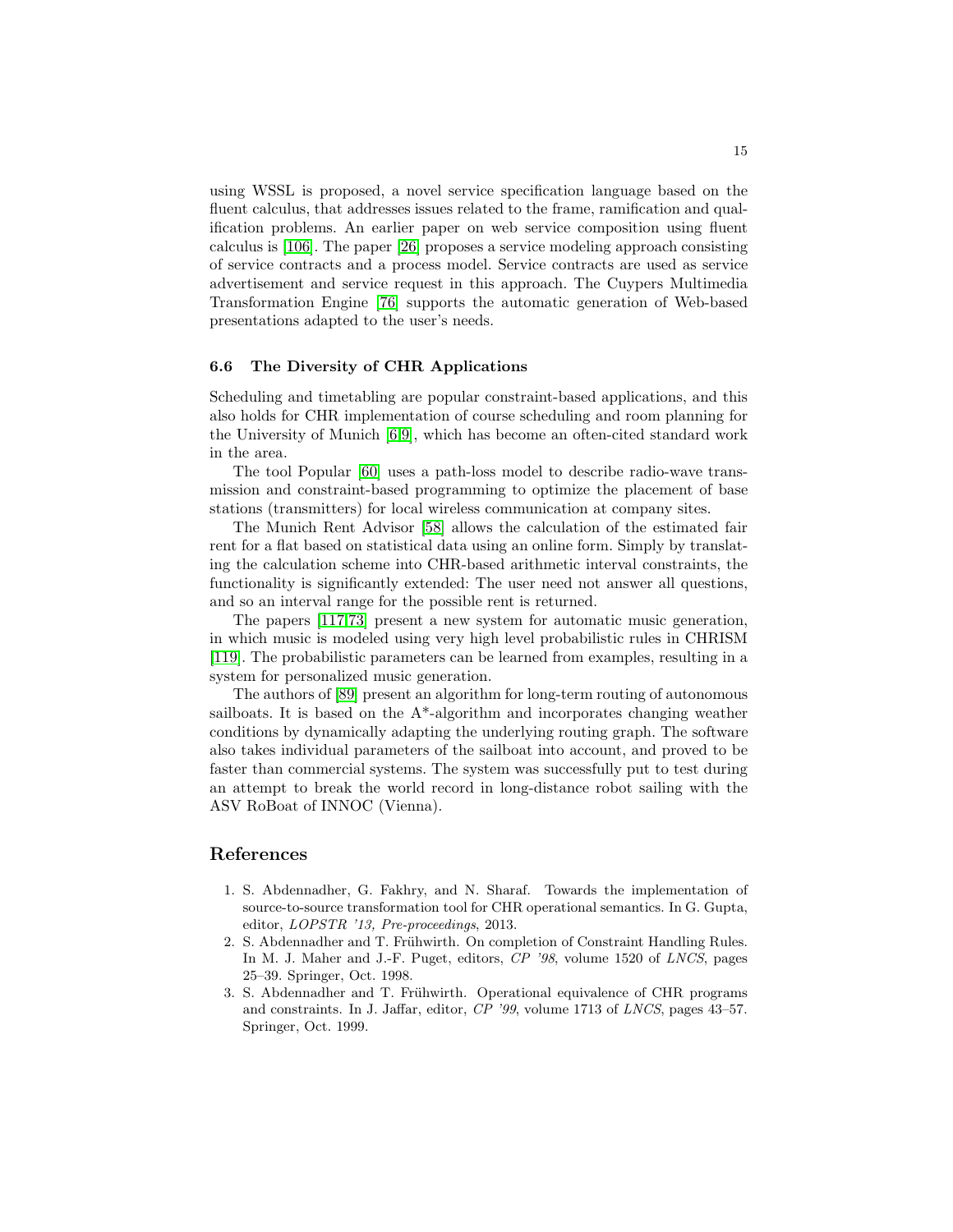- <span id="page-15-4"></span>4. S. Abdennadher and T. Frühwirth. Integration and optimization of rule-based constraint solvers. In M. Bruynooghe, editor, *LOPSTR '03*, volume 3018 of *LNCS*, pages 198–213. Springer, 2004.
- <span id="page-15-15"></span><span id="page-15-3"></span>5. S. Abdennadher, T. Frühwirth, and H. Meuss. Confluence and Semantics of Constraint Simplification Rules. *Constraints*, 4(2):133–165, 1999.
- 6. S. Abdennadher and M. Marte. University Course Timetabling Using Constraint Handling Rules. In C. Holzbaur and T. Frühwirth, editors, *Special Issue on Constraint Handling Rules*, volume 14(4) of *Journal of Applied Artificial Intelligence*, pages 311–325. Taylor & Francis, London, UK, 2000.
- <span id="page-15-9"></span>7. S. Abdennadher and C. Rigotti. Automatic generation of rule-based constraint solvers over finite domains. *ACM TOCL*, 5(2):177–205, 2004.
- <span id="page-15-0"></span>8. S. Abdennadher and C. Rigotti. Automatic generation of chr constraint solvers. *Theory Pract. Log. Program.*, 5(4-5):403–418, 2005.
- <span id="page-15-16"></span>9. S. Abdennadher, M. Saft, and S. Will. Classroom assignment using constraint logic programming. In *PACLP '00: Proc. 2nd Intl. Conf. and Exhibition on Practical Application of Constraint Technologies and Logic Programming*, Apr. 2000.
- <span id="page-15-5"></span>10. S. Abdennadher and H. Sch¨utz. CHRv: A Flexible Query Language. In *Third International Conference on Flexible Query Answering Systems*, volume 1495 of *LNCS*, pages 1–14. Springer, 1998.
- <span id="page-15-7"></span>11. B. Aichernig. A systematic introduction to mutation testing in unifying theories of programming. In P. Borba, A. Cavalcanti, A. Sampaio, and J. Woodcook, editors, *Testing Techniques in Software Engineering*, volume 6153 of *LNCS*, pages 243–287. Springer, 2010.
- <span id="page-15-8"></span>12. E. Albert, M. J. García de la Banda, M. Gómez-Zamalloa, J. M. Rojas, and P. J. Stuckey. A CLP heap solver for test case generation. volume 13(4–5) of *TPLP*, pages 721–735. Cambridge University Press, Aug. 2013.
- <span id="page-15-10"></span>13. M. Alberti, F. Chesani, M. Gavanelli, E. Lamma, P. Mello, and P. Torroni. Verifiable agent interaction in abductive logic programming: the sciff framework. *ACM Transactions on Computational Logic (TOCL)*, 9(4):29, 2008.
- <span id="page-15-12"></span>14. M. Alberti, D. Daolio, P. Torroni, M. Gavanelli, E. Lamma, and P. Mello. Specification and Verification of Agent Interaction Protocols in a Logic-Based System. In *2004 ACM Symposium on Applied Computing*, pages 72–78. ACM, 2004.
- <span id="page-15-11"></span>15. M. Alberti, M. Gavanelli, and E. Lamma. The CHR-based implementation of the sciff abductive system. *Fundamenta Informaticae*, 124(4):365–381, 2013.
- <span id="page-15-13"></span>16. L. Badea, D. Tilivea, and A. Hotaran. Semantic Web Reasoning for Ontology-Based Integration of Resources. In *Second International Workshop on Principles and Practice of Semantic Web Reasoning*, volume 3208 of *LNCS*, pages 61–75. Springer, 2004.
- <span id="page-15-14"></span>17. G. Baryannis and D. Plexousakis. Fluent calculus-based semantic web service composition and verification using wssl. In *Service-Oriented Computing–ICSOC 2013 Workshops*, pages 256–270. Springer, 2014.
- <span id="page-15-6"></span>18. H. Betz. Relating Coloured Petri Nets to Constraint Handling Rules. In *Fourth Workshop on Constraint Handling Rules*, pages 32–46, 2007.
- <span id="page-15-1"></span>19. H. Betz. *A Unified Analytical Foundation for Constraint Handling Rules*. BoD– Books on Demand, 2014.
- <span id="page-15-2"></span>20. H. Betz and T. Frühwirth. Linear-logic based analysis of Constraint Handling Rules with disjunction. *ACM Transactions on Computational Logic (TOCL)*, 14(1):1, 2013.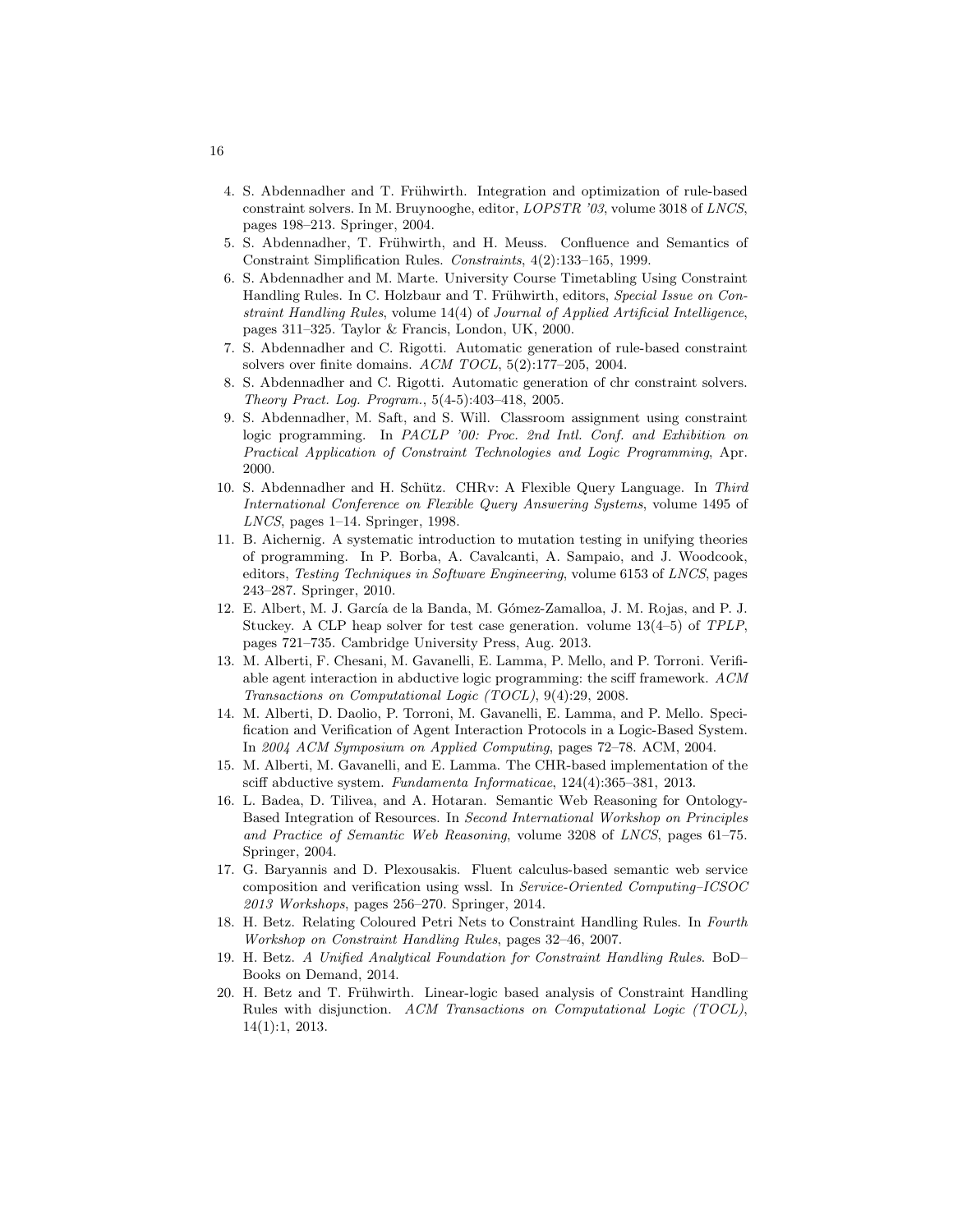- <span id="page-16-0"></span>21. H. Betz, F. Raiser, and T. Frühwirth. A complete and terminating execution model for Constraint Handling Rules. In Hermenegildo and Schaub [\[82\]](#page-19-15), pages 597–610.
- <span id="page-16-12"></span>22. S. Bistarelli, T. Frühwirth, M. Marte, and F. Rossi. Soft constraint propagation and solving in Constraint Handling Rules. *Computational Intelligence: Special Issue on Preferences in AI and CP*, 20(2):287–307, May 2004.
- <span id="page-16-13"></span>23. S. Bistarelli, F. Martinelli, and F. Santini. A formal framework for trust policy negotiation in autonomic systems: abduction with soft constraints. *Autonomic and Trusted Computing*, pages 268–282, 2010.
- 24. S. Bistarelli, F. Martinelli, and F. Santini. A semiring-based framework for the deduction/abduction reasoning in access control with weighted credentials. *Computers & Mathematics with Applications*, 64(4):447–462, 2012.
- <span id="page-16-15"></span><span id="page-16-11"></span>25. F. Büttner and J. Cabot. Lightweight string reasoning for OCL. In *Modelling Foundations and Applications*, pages 244–258. Springer, 2012.
- 26. R. Chen, L. Liao, and Z. Fang. Contracting of web services with Constraint Handling Rules. In *Services (SERVICES), 2012 IEEE Eighth World Congress on*, pages 211–218, 2012.
- <span id="page-16-9"></span>27. W.-N. Chin, F. Craciun, S.-C. Khoo, and C. Popeea. A Flow-Based Approach for Variant Parametric Types. In *21st annual ACM SIGPLAN Conference on Object-Oriented Programming Systems, Languages, and Applications*, pages 273– 290. ACM, 2006.
- <span id="page-16-14"></span>28. H. Christiansen. Chr grammars. *Theory and Practice of Logic Programming*, 5(4-5):467–501, 2005.
- <span id="page-16-6"></span>29. H. Christiansen. Implementing probabilistic abductive logic programming with Constraint Handling Rules. In *Constraint Handling Rules*, pages 85–118. Springer, 2008.
- <span id="page-16-7"></span>30. H. Christiansen and V. Dahl. HYPROLOG: A new logic programming language with assumptions and abduction. In Gabbrielli and Gupta [\[64\]](#page-18-18), pages 159–173.
- <span id="page-16-2"></span>31. H. Christiansen and M. H. Kirkeby. Confluence modulo equivalence in Constraint Handling Rules. [\[91\]](#page-19-16).
- <span id="page-16-8"></span>32. F. Cruz and R. Rocha. On compiling linear logic programs with comprehensions, aggregates and rule priorities. In *Practical Aspects of Declarative Languages - 17th International Symposium, PADL 2015 Proceedings*, 2015.
- <span id="page-16-1"></span>33. L. De Koninck. Logical Algorithms meets CHR: A meta-complexity result for Constraint Handling Rules with rule priorities. *TPLP*, 9(2):165–212, Mar. 2009.
- <span id="page-16-4"></span>34. L. De Koninck, T. Schrijvers, and B. Demoen. Search strategies in CHR(Prolog). In Schrijvers and Frühwirth [\[111\]](#page-20-16), pages 109–124.
- <span id="page-16-5"></span>35. L. De Koninck, T. Schrijvers, and B. Demoen. Chr<sup>rp</sup>: Constraint Handling Rules with rule priorties. Technical Report CW 479, K.U.Leuven, Dept. Comp. Sc., Leuven, Belgium, Mar. 2007.
- <span id="page-16-10"></span>36. F. Degrave, T. Schrijvers, and W. Vanhoof. Automatic generation of test inputs for mercury. In M. Hanus, editor, *LOPSTR '08, Revised Selected Papers*, volume 5438 of *LNCS*. Springer, 2009.
- <span id="page-16-3"></span>37. C. Di Giusto, M. Gabbrielli, and M. C. Meo. Expressiveness of multiple heads in CHR. In *SOFSEM '09: Proc. 35th Conf. Current Trends in Theory and Practice of Comp. Science*, LNCS, pages 205–216. Springer, 2009.
- <span id="page-16-16"></span>38. K. Djelloul, G. J. Duck, and M. Sulzmann, editors. *CHR '07: Proc. 4th Workshop on Constraint Handling Rules*, Sept. 2007.
- 39. G. J. Duck. SMCHR: Satisfiability modulo Constraint Handling Rules. *CoRR*, abs/1210.5307, 2012.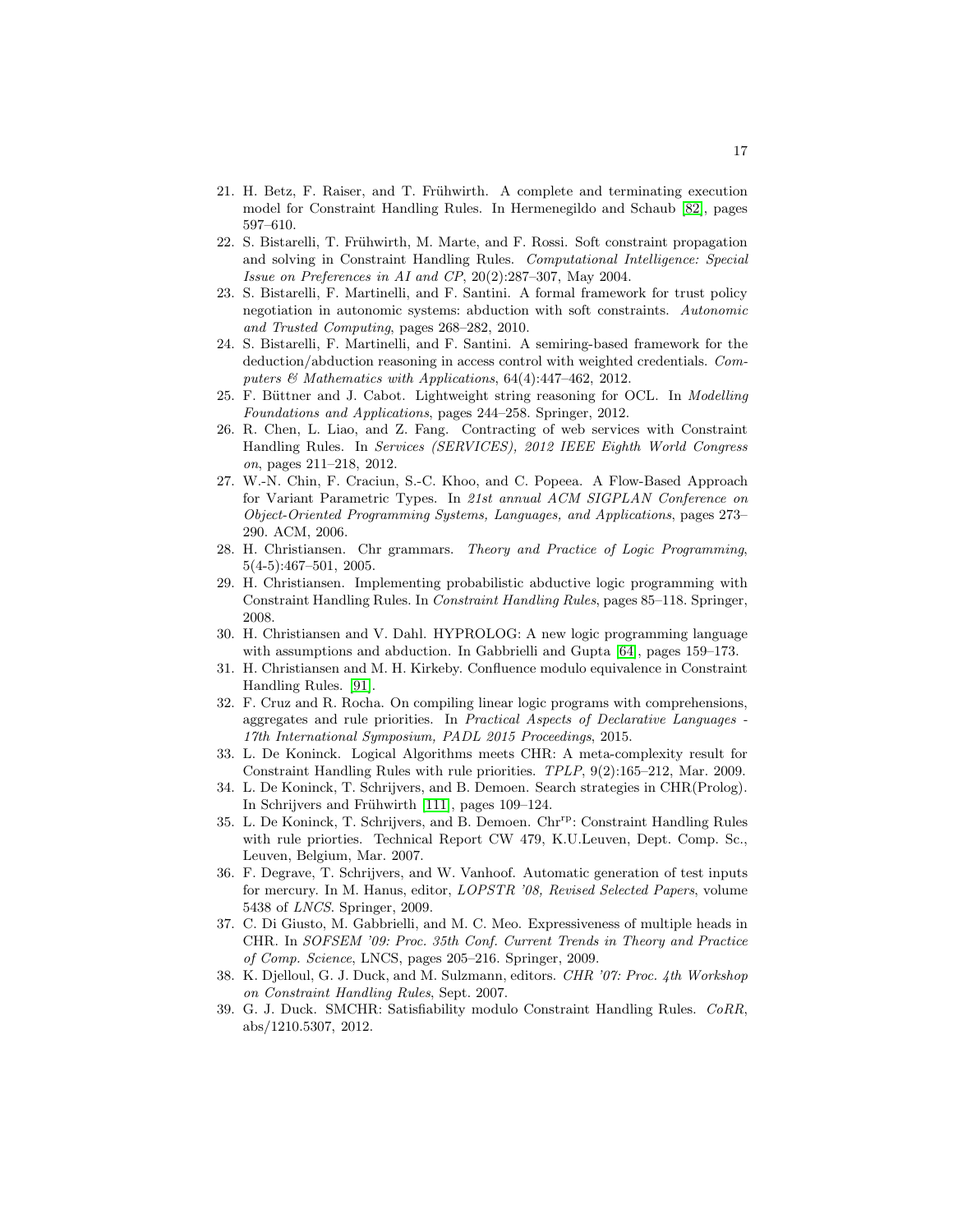- 40. G. J. Duck, R. Haemmerlé, and M. Sulzmann. On termination, confluence and consistent CHR-based type inference. *TPLP*, 14(4-5):619–632, 2014.
- 41. G. J. Duck, J. Jaffar, and N. C. H. Koh. Constraint-based program reasoning with heaps and separation. In C. Schulte, editor, *CP*, volume 8124 of *Lecture Notes in Computer Science*, pages 282–298. Springer, 2013.
- <span id="page-17-11"></span>42. G. J. Duck, L. D. Koninck, and P. J. Stuckey. Cadmium: An implementation of ACD term rewriting. In García de la Banda and Pontelli [\[71\]](#page-18-19), pages 531–545.
- <span id="page-17-3"></span>43. G. J. Duck, P. J. Stuckey, M. García de la Banda, and C. Holzbaur. The refined operational semantics of Constraint Handling Rules. In B. Demoen and V. Lifschitz, editors, *ICLP '04*, volume 3132 of *LNCS*, pages 90–104. Springer, Sept. 2004.
- <span id="page-17-9"></span>44. G. J. Duck, P. J. Stuckey, and M. Sulzmann. Observable confluence for Constraint Handling Rules. In V. Dahl and I. Niemelä, editors, *ICLP '07*, volume 4670 of *LNCS*, pages 224–239. Springer, Sept. 2007.
- <span id="page-17-15"></span>45. M. Escrig and F. Toledo. *Qualitative Spatial Reasoning: Theory and Practice*. IOS Press, 1998.
- <span id="page-17-17"></span>46. M. Fink, H. Tompits, and S. Woltran, editors. *WLP '06: Proc. 20th Workshop on Logic Programming*, T.U.Wien, Austria, INFSYS Research report 1843-06-02, Feb. 2006.
- <span id="page-17-14"></span>47. T. Fr¨uhwirth. Theory and practice of Constraint Handling Rules. *J. Logic Programming, Special Issue on Constraint Logic Programming*, 37(1–3):95–138, 1998.
- <span id="page-17-5"></span>48. T. Fr¨uhwirth. Proving Termination of Constraint Solver Programs. In *Selected Papers from the Joint ERCIM/Compulog Net Workshop on New Trends in Contraints*, volume 1865 of *LNCS*, pages 298–317. Springer, 2000.
- <span id="page-17-6"></span>49. T. Frühwirth. As Time Goes By: Automatic Complexity Analysis of Simplification Rules. In *Eighth International Conference on Principles of Knowledge Representation and Reasoning*, San Francisco, CA, USA, 2002. Morgan Kaufmann.
- <span id="page-17-8"></span>50. T. Frühwirth. As Time Goes By II: More Automatic Complexity Analysis of Concurrent Rule Programs. *ENTCS*, 59(3):185–206, 2002.
- <span id="page-17-4"></span>51. T. Frühwirth. Parallelizing union-find in Constraint Handling Rules using confluence. In Gabbrielli and Gupta [\[64\]](#page-18-18), pages 113–127.
- <span id="page-17-10"></span>52. T. Frühwirth. Specialization of concurrent guarded multi-set transformation rules. In S. Etalle, editor, *LOPSTR '04*, volume 3573 of *LNCS*, pages 133–148. Springer, 2005.
- <span id="page-17-12"></span>53. T. Frühwirth. Quasi-linear-time algorithms by generalisation of union-find in CHR. In *Recent Advances in Constraints — CSCLP '07: 12th ERCIM Intl. Workshop on Constraint Solving and Constraint Logic Programming, Revised Selected Papers*, pages 91–118, Nov. 2008.
- <span id="page-17-2"></span>54. T. Frühwirth. Welcome to Constraint Handling Rules. In Schrijvers and Frühwirth [\[113\]](#page-20-17), pages 1–15.
- <span id="page-17-1"></span><span id="page-17-0"></span>55. T. Frühwirth. *Constraint Handling Rules*. Cambridge University Press, 2009.
- 56. T. Frühwirth. Constraint handling rules what else? In *Rule Technologies: Foundations, Tools, and Applications*, pages 13–34. Springer International Publishing, 2015.
- <span id="page-17-7"></span>57. T. Fr¨uhwirth. A devil's advocate against termination of direct recursion. In *17th International Symposium on Principles and Practice of Declarative Programming, PPDP '15, Siena, Italy, 2015*. ACM, 2015.
- <span id="page-17-16"></span>58. T. Frühwirth and S. Abdennadher. The Munich rent advisor: A success for logic programming on the internet. *TPLP*, 1(3):303–319, 2001.
- <span id="page-17-13"></span>59. T. Fr¨uhwirth and S. Abdennadher. *Essentials of Constraint Programming*. Springer, 2003.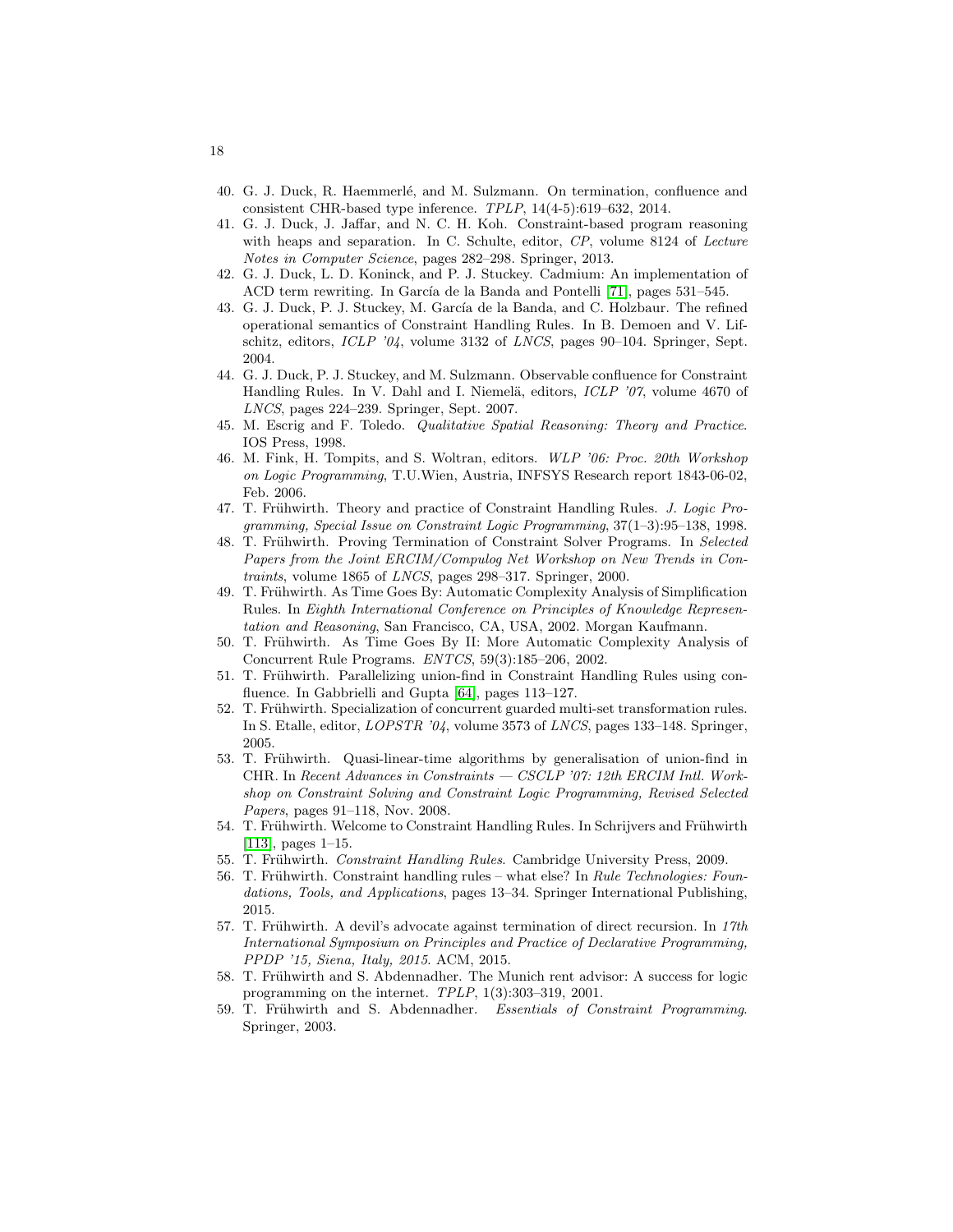- <span id="page-18-16"></span>60. T. Frühwirth and P. Brisset. Placing base stations in wireless indoor communication networks. *IEEE Intelligent Systems and Their Applications*, 15(1):49–53, 2000.
- <span id="page-18-5"></span>61. T. Frühwirth, A. di Pierro, and H. Wiklicky. Probabilistic Constraint Handling Rules. In *11th International Workshop on Functional and (Constraint) Logic Programming*, volume 76 of *ENTCS*, pages 115–130, 2002.
- <span id="page-18-6"></span>62. T. Frühwirth and C. Holzbaur. Source-to-source transformation for a class of expressive rules. In F. Buccafurri, editor, *AGP '03: Joint Conf. Declarative Programming APPIA-GULP-PRODE*, pages 386–397, Sept. 2003.
- <span id="page-18-0"></span>63. T. Fr¨uhwirth and F. Raiser, editors. *Constraint Handling Rules: Compilation, Execution, and Analysis*. BOD, 2011.
- <span id="page-18-18"></span>64. M. Gabbrielli and G. Gupta, editors. *ICLP '05: Proc. 21st Intl. Conf. Logic Programming*, volume 3668 of *LNCS*. Springer, Oct. 2005.
- <span id="page-18-3"></span>65. M. Gabbrielli, J. Mauro, and M. C. Meo. The expressive power of CHR with priorities. *Inf. Comput.*, 228:62–82, 2013.
- <span id="page-18-4"></span>66. M. Gabbrielli, J. Mauro, M. C. Meo, and J. Sneyers. Decidability properties for fragments of CHR. In Hermenegildo and Schaub [\[82\]](#page-19-15), pages 611–626.
- <span id="page-18-1"></span>67. M. Gabbrielli and M. C. Meo. A compositional semantics for CHR. *ACM TOCL*, 10(2):1–36, Feb. 2009.
- <span id="page-18-7"></span>68. M. Gabbrielli, M. C. Meo, P. Tacchella, and H. Wiklicky. Unfolding for CHR programs. *Theory and Practice of Logic Programming*, pages 1–48, 2013.
- <span id="page-18-12"></span>69. D. Gall and T. Frühwirth. A formal semantics for the cognitive architecture ACT-R. [\[91\]](#page-19-16).
- <span id="page-18-13"></span>70. D. Gall and T. Frühwirth. A refined operational semantics for ACT-R. In 17th *International Symposium on Principles and Practice of Declarative Programming, PPDP '15, Siena, Italy, 2015*. ACM, 2015.
- <span id="page-18-19"></span>71. M. García de la Banda and E. Pontelli, editors. *ICLP '08: Proc. 24rd Intl. Conf. Logic Programming*, volume 5366 of *LNCS*. Springer, Dec. 2008.
- <span id="page-18-14"></span>72. M. Gavanelli, M. Alberti, and E. Lamma. Integrating abduction and constraint optimization in Constraint Handling Rules. In *ECAI 2008: 18th European Conf. on Artif. Intell.*, pages 903–904. IOS press, July 2008.
- <span id="page-18-17"></span>73. F. Geiselhart, F. Raiser, J. Sneyers, and T. Frühwirth. MTSeq – multi-touchenabled music generation and manipulation based on CHR. In Van Weert and De Koninck [\[132\]](#page-21-20).
- <span id="page-18-9"></span>74. R. Gerlich. Generic and extensible Automatic Test Data Generation for safety critical software with CHR. In Van Weert and De Koninck [\[132\]](#page-21-20).
- <span id="page-18-10"></span>75. R. Gerlich. Automatic test data generation and model checking with CHR. *arXiv preprint arXiv:1406.2122*, 2014.
- <span id="page-18-15"></span>76. J. Geurts, J. V. Ossenbruggen, and L. Hardman. Application-Specific Constraints for Multimedia Presentation Generation. In *8th International Conference on Multimedia Modeling*, pages 247–266, 2001.
- <span id="page-18-11"></span>77. S.-D. Gouraud and A. Gotlieb. Using CHRs to generate functional test cases for the Java card virtual machine. In P. Van Hentenryck, editor, *PADL '06: Proc. 8th Intl. Symp. Practical Aspects of Declarative Languages*, volume 3819 of *LNCS*, pages 1–15. Springer, Jan. 2006.
- <span id="page-18-8"></span>78. T. J. Green, M. Aref, and G. Karvounarakis. Logicblox, platform and language: a tutorial. In *Proceedings of the Second international conference on Datalog in Academia and Industry*, pages 1–8. Springer-Verlag, 2012.
- <span id="page-18-2"></span>79. R. Haemmerlé. (Co-)Inductive semantics for Constraint Handling Rules. volume 11(4–5) of *TPLP*, pages 593–609. Cambridge University Press, July 2011.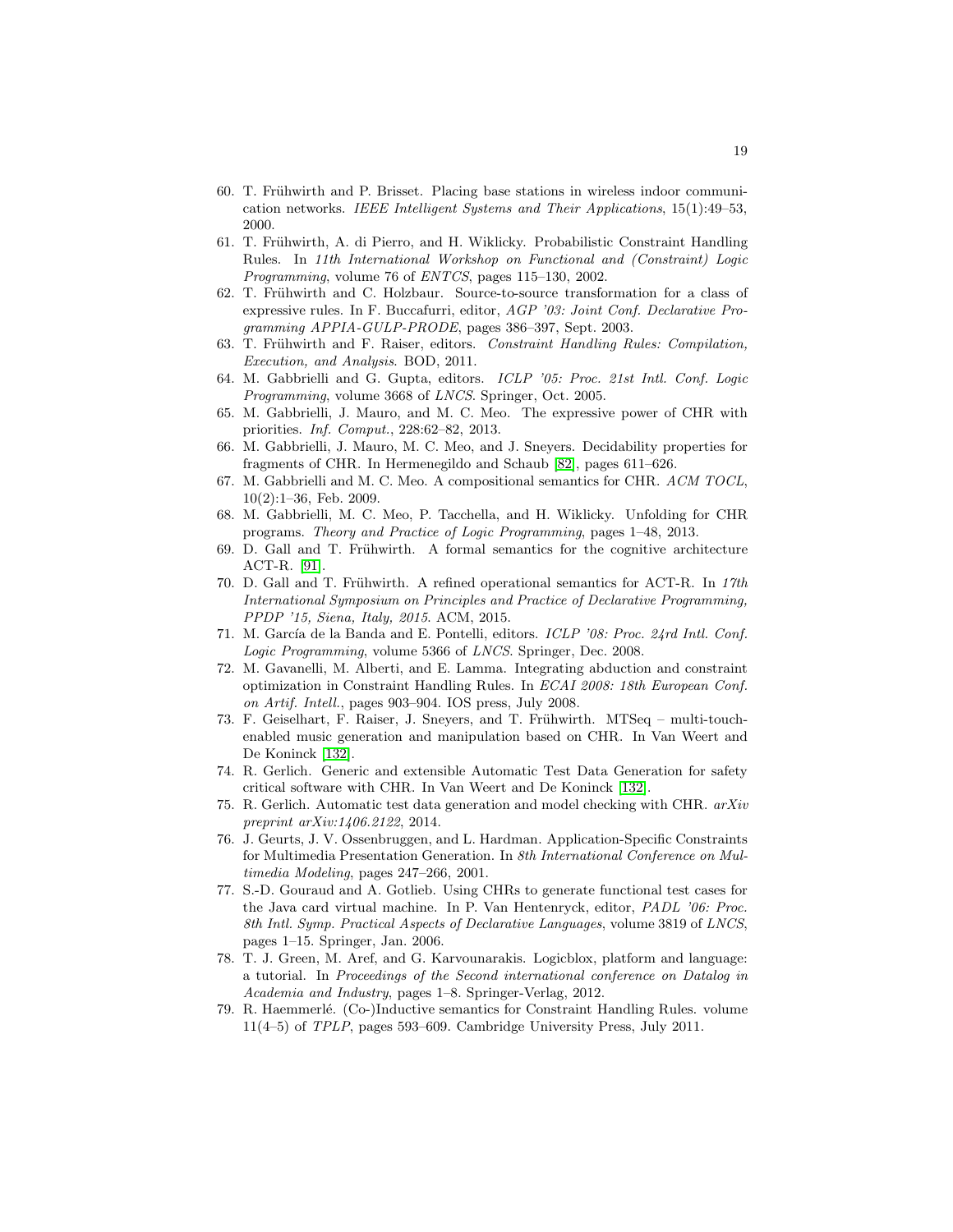- <span id="page-19-4"></span><span id="page-19-3"></span>80. R. Haemmerl´e. Diagrammatic confluence for Constraint Handling Rules. *Theory Pract. Log. Program.*, 12(4-5):737–753, Sept. 2012.
- 81. R. Haemmerlé, P. Lopez-Garcia, and M. Hermenegildo. CLP projection for constraint handling rules. In M. Hanus, editor, *PPDP '11*, pages 137–148. ACM Press, July 2011.
- <span id="page-19-15"></span><span id="page-19-5"></span>82. M. Hermenegildo and T. Schaub, editors. *ICLP '10: Proc. 26th Intl. Conf. Logic Programming*, volume 10(4–6) of *TPLP*. Cambridge University Press, July 2010.
- 83. C. Holzbaur and T. Frühwirth. A Prolog Constraint Handling Rules compiler and runtime system. volume 14(4) of *Journal of Applied Artificial Intelligence*, pages 369–388. Taylor & Francis, Apr. 2000.
- <span id="page-19-6"></span>84. C. Holzbaur, M. García de la Banda, P. J. Stuckey, and G. J. Duck. Optimizing compilation of Constraint Handling Rules in HAL. volume 5(4–5) of *Theory and Practice of Logic Programming*, pages 503–531. Cambridge University Press, July 2005.
- <span id="page-19-9"></span>85. L. D. Koninck, T. Schrijvers, and B. Demoen. The Correspondence Between the Logical Algorithms Language and CHR. In *23rd International Conference on Logic Programming*, volume 4670 of *LNCS*, pages 209–223. Springer, 2007.
- <span id="page-19-1"></span>86. E. Lam and M. Sulzmann. Parallel Execution of Multi-Set Constraint Rewrite Rules. In *Tenth International ACM SIGPLAN Symposium on Principles and Practice of Declarative Programming*. ACM, 2008.
- <span id="page-19-2"></span>87. E. S. Lam and M. Sulzmann. Concurrent goal-based execution of Constraint Handling Rules. *TPLP*, 11:841–879, 2009.
- <span id="page-19-8"></span>88. E. S. L. Lam, I. Cervesato, and N. Fatima. Comingle: Distributed logic programming for decentralized mobile ensembles. In *Coordination Models and Languages - 17th IFIP WG 6.1 International Conference, COORDINATION 2015, Grenoble, France, 2015*, pages 51–66, 2015.
- <span id="page-19-14"></span>89. J. Langbein, R. Stelzer, and T. Frühwirth. A rule-based approach to long-term routing for autonomous sailboats. In *Robotic Sailing 2011, Part V*, pages 195–204, 2011.
- <span id="page-19-12"></span>90. E. Martınez-Martın, M. T. Escrig, and A. P. del Pobil. A general qualitative spatio-temporal model based on intervals. *Journal of Universal Computer Science*, 18(10):1343–1378, 2012.
- <span id="page-19-16"></span>91. H. S. Maurizio Proietti, editor. *Logic-Based Program Synthesis and Transformation, 24th International Symposium, LOPSTR 2014. Revised Selected Papers*, volume 8981 of *LNCS*. Springer, 2015.
- <span id="page-19-7"></span><span id="page-19-0"></span>92. J. Mauro. *Constraints Meet Concurrency*. Springer, 2014.
- 93. M. Meister. Fine-grained parallel implementation of the preflow-push algorithm in CHR. In Fink et al. [\[46\]](#page-17-17), pages 172–181.
- <span id="page-19-10"></span>94. M. Meister and T. Frühwirth. Reconstructing almost-linear tree equation solving algorithms in CHR. In *Proceedings of CSCLP 2007: Annual ERCIM Workshop on Constraint Solving and Constraint Logic Programming*, page 123, 2007.
- <span id="page-19-13"></span>95. M. Montali, P. Torroni, F. Chesani, P. Mello, M. Alberti, and E. Lamma. Abductive logic programming as an effective technology for the static verification of declarative business processes. *Fundamenta Informaticae*, 102(3):325–361, 2010.
- <span id="page-19-11"></span>96. A. Pettorossi, F. Fioravanti, M. Proietti, and E. De Angelis. Program verification using Constraint Handling Rules and array constraint generalizations. In *VPT 2014. Second International Workshop on Verification and Program Transformation, July 17-18, 2014, Vienna, Austria*, volume 28, pages 3–18. EasyChair, 2014.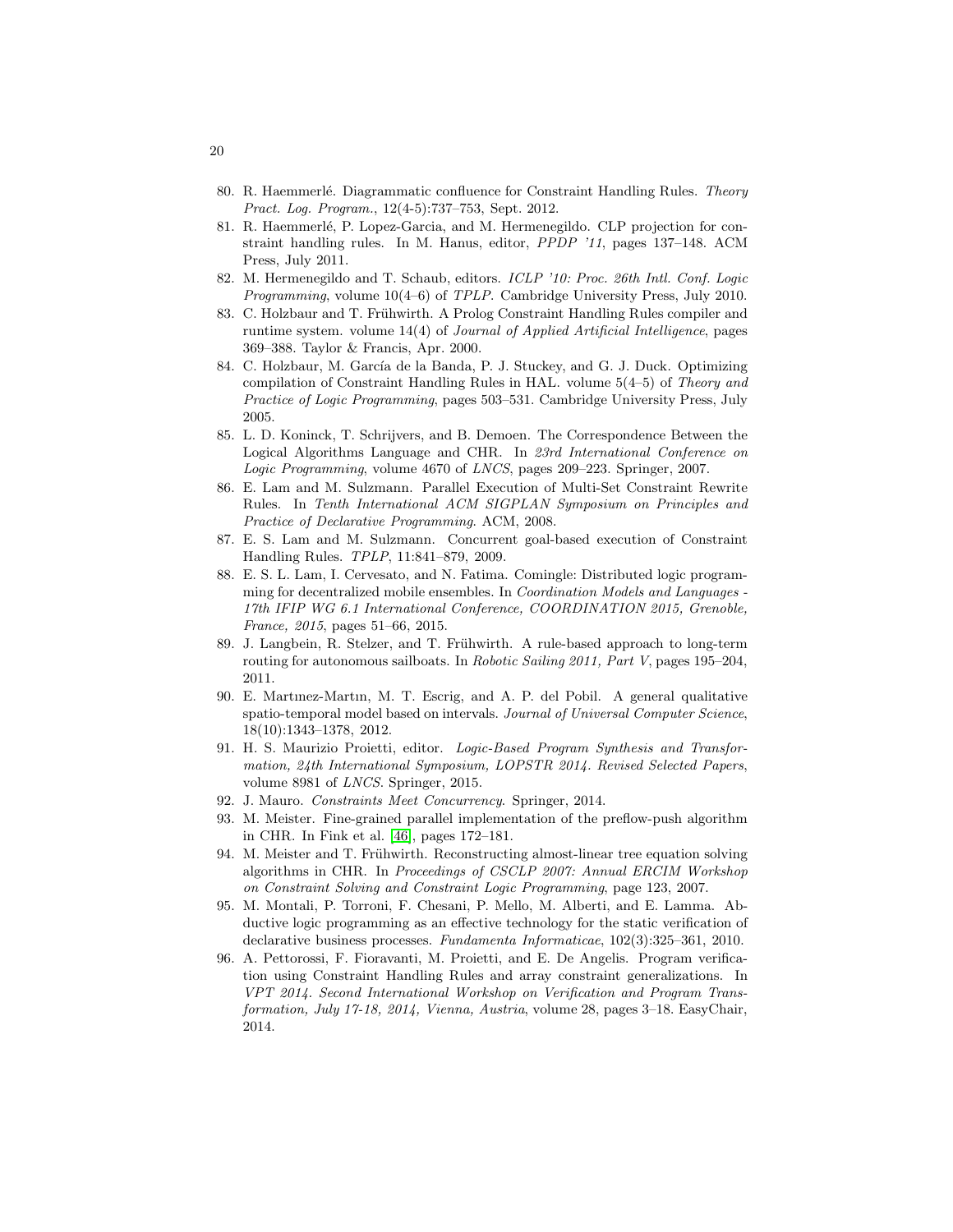- <span id="page-20-4"></span>97. P. Pilozzi. Automating termination proofs for CHR. In P. M. Hill and D. S. Warren, editors, *ICLP '09*, volume 5649 of *LNCS*, pages 504–508. Springer, July 2009.
- <span id="page-20-5"></span>98. P. Pilozzi and D. De Schreye. Improved termination analysis of CHR using selfsustainability analysis. In G. Vidal, editor, *LOPSTR '11, Revised Selected Papers*, LNCS, 2011.
- <span id="page-20-11"></span>99. A. Pretschner, H. Lötzbeyer, and J. Philipps. Model based testing in incremental system development. *Journal of Systems and Software*, 70(3):315–329, 2004.
- <span id="page-20-9"></span>100. F. Raiser. Graph Transformation Systems in CHR. In *23rd International Conference on Logic Programming*, volume 4670 of *LNCS*, pages 240–254. Springer, 2007.
- <span id="page-20-13"></span>101. F. Raiser. Semi-automatic generation of CHR solvers from global constraint automata. In P. J. Stuckey, editor, *CP' 08: Proc. 14th Intl. Conf. Princ. Pract. Constraint Programming*, volume 5202 of *LNCS*, pages 588–592. Springer, Sept. 2008.
- <span id="page-20-1"></span>102. F. Raiser, H. Betz, and T. Frühwirth. Equivalence of CHR states revisited. In F. Raiser and J. Sneyers, editors, *CHR '09*, pages 33–48. K.U.Leuven, Dept. Comp. Sc., Technical report CW 555, July 2009.
- <span id="page-20-8"></span>103. F. Raiser and T. Frühwirth. Towards term rewriting systems in Constraint Handling Rules. In T. Schrijvers, F. Raiser, and T. Frühwirth, editors, *CHR '08*, pages 19–34. RISC Report Series 08-10, University of Linz, Austria, 2008.
- <span id="page-20-3"></span>104. F. Raiser and T. Frühwirth. Exhaustive parallel rewriting with multiple removals. In S. Abdennadher, editor, *WLP '10*, Sept. 2010.
- <span id="page-20-6"></span>105. F. Raiser and P. Tacchella. On confluence of non-terminating CHR programs. In Djelloul et al. [\[38\]](#page-16-16), pages 63–76.
- <span id="page-20-15"></span>106. I. Salomie, V. Chifu, I. Harsa, and M. Gherga. Web service composition using fluent calculus. *International Journal of Metadata, Semantics and Ontologies*, 5(3):238–250, 2010.
- <span id="page-20-0"></span>107. B. Sarna-Starosta and C. Ramakrishnan. Compiling Constraint Handling Rules for efficient tabled evaluation. In M. Hanus, editor, *PADL '07: Proc. 9th Intl. Symp. Practical Aspects of Declarative Languages*, volume 4354 of *LNCS*, pages 170–184. Springer, Jan. 2007.
- <span id="page-20-12"></span>108. B. Sarna-Starosta, R. E. K. Stirewalt, and L. K. Dillon. A model-based designfor-verification approach to checking for deadlock in multi-threaded applications. *Intl. Journal of Softw. Engin. and Knowl. Engin.*, 17(2):207–230, 2007.
- <span id="page-20-14"></span>109. S. Schiffel and M. Thielscher. Fluxplayer: A Successful General Game Player. In *22nd Conference on Artificial Intelligence*, pages 1191–1196. AAAI Press, 2007.
- <span id="page-20-10"></span>110. T. Schrijvers and M. Bruynooghe. Polymorphic Algebraic Data Type Reconstruction. In *Eighth ACM SIGPLAN International Conference on Principles and Practice of Declarative Programming*, pages 85–96. ACM, 2006.
- <span id="page-20-16"></span>111. T. Schrijvers and T. Frühwirth, editors. *CHR '06: Proc. 3rd Workshop on Constraint Handling Rules*. K.U.Leuven, Dept. Comp. Sc., Technical report CW 452, July 2006.
- <span id="page-20-7"></span>112. T. Schrijvers and T. Frühwirth. Optimal union-find in Constraint Handling Rules. *TPLP*, 6(1–2):213–224, 2006.
- <span id="page-20-17"></span>113. T. Schrijvers and T. Frühwirth, editors. *Constraint Handling Rules — Current Research Topics*, volume 5388 of *LNAI*. Springer, Dec. 2008.
- <span id="page-20-2"></span>114. T. Schrijvers and M. Sulzmann. Transactions in Constraint Handling Rules. In García de la Banda and Pontelli [\[71\]](#page-18-19), pages 516–530.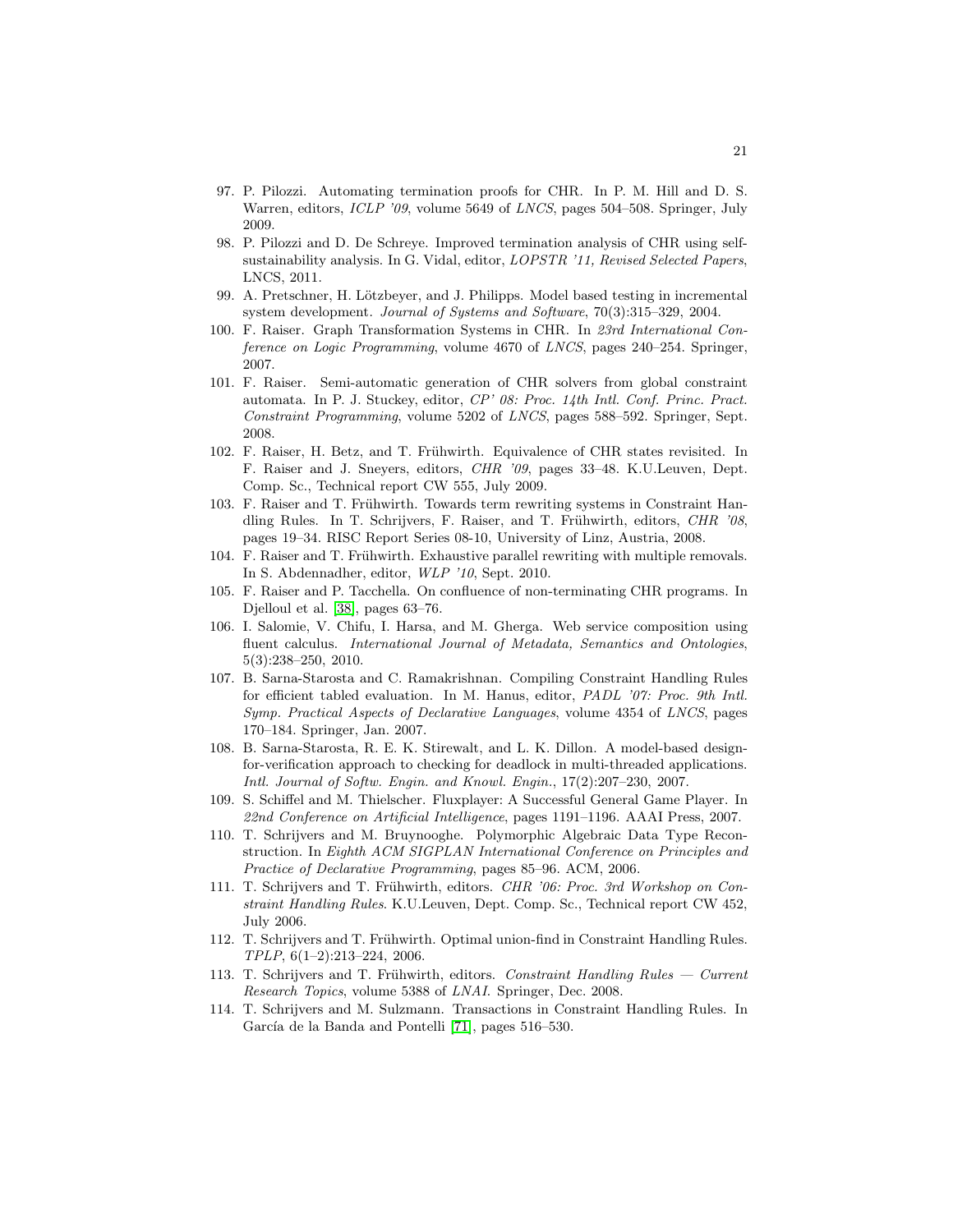- <span id="page-21-18"></span>115. C. Seitz, B. Bauer, and M. Berger. Multi Agent Systems Using Constraint Handling Rules for Problem Solving. In *International Conference on Artificial Intelligence*, pages 295–301. CSREA Press, 2002.
- <span id="page-21-6"></span>116. J. Sneyers. Turing-complete subclasses of CHR. In García de la Banda and Pontelli [\[71\]](#page-18-19), pages 759–763.
- <span id="page-21-19"></span>117. J. Sneyers and D. De Schreye. APOPCALEAPS: Automatic music generation with CHRiSM. In G. Danoy et al., editors, *22nd Benelux Conference on Artificial Intelligence (BNAIC 2010)*, Luxembourg, October 2010.
- <span id="page-21-15"></span>118. J. Sneyers, D. De Schreye, and T. Frühwirth. Probabilistic legal reasoning in CHRiSM. *Theory and Practice of Logic Programming*, 13(4-5):769–781, 2013.
- <span id="page-21-10"></span>119. J. Sneyers, W. Meert, J. Vennekens, Y. Kameya, and T. Sato. Chr (PRISM) based probabilistic logic learning. *Theory and Practice of Logic Programming*, 10(4-6):433–447, 2010.
- <span id="page-21-5"></span>120. J. Sneyers, T. Schrijvers, and B. Demoen. Dijkstra's algorithm with Fibonacci heaps: An executable description in CHR. In Fink et al. [\[46\]](#page-17-17), pages 182–191.
- <span id="page-21-3"></span>121. J. Sneyers, T. Schrijvers, and B. Demoen. The computational power and complexity of Constraint Handling Rules. *ACM TOPLAS*, 31(2), Feb. 2009.
- <span id="page-21-9"></span>122. J. Sneyers, P. Van Weert, and T. Schrijvers. Aggregates for Constraint Handling Rules. In Djelloul et al. [\[38\]](#page-16-16), pages 91–105.
- <span id="page-21-11"></span>123. J. Sneyers, P. Van Weert, T. Schrijvers, and L. De Koninck. As time goes by: Constraint Handling Rules – A survey of CHR research between 1998 and 2007. *TPLP*, 10(1):1–47, 2010.
- <span id="page-21-14"></span>124. I. Sobhi, S. Abdennadher, and H. Betz. Constructing rule-based solvers for intentionally-defined constraints. In Schrijvers and Frühwirth  $[113]$ , pages 70– 84.
- <span id="page-21-13"></span>125. P. J. Stuckey and M. Sulzmann. A Theory of Overloading. *ACM Transactions on Programming Languages and Systems*, 27(6):1216–1269, 2005.
- <span id="page-21-12"></span>126. M. Sulzmann, G. J. Duck, S. Peyton-Jones, and P. J. Stuckey. Understanding functional dependencies via Constraint Handling Rules. *J. Functional Prog.*, 17(1):83–129, 2007.
- <span id="page-21-16"></span>127. M. Thielscher. FLUX: A Logic Programming Method for Reasoning Agents. *Theory and Practice of Logic Programming*, 5:533–565, 2005.
- <span id="page-21-17"></span>128. M. Thielscher. *Reasoning robots: the art and science of programming robotic agents*, volume 33. Springer Science & Business Media, 2006.
- <span id="page-21-0"></span>129. A. Triossi, S. Orlando, A. Raffaetà, and T. Frühwirth. Compiling chr to parallel hardware. In *Proceedings of the 14th symposium on Principles and practice of declarative programming*, pages 173–184. ACM, 2012.
- <span id="page-21-2"></span>130. P. Van Weert. Compiling Constraint Handling Rules to Java: A reconstruction. Technical Report CW 521, K.U.Leuven, Dept. Comp. Sc., Leuven, Belgium, Aug. 2008.
- <span id="page-21-4"></span>131. P. Van Weert. Efficient lazy evaluation of rule-based programs. *IEEE Transactions on Knowledge and Data Engineering*, 22(11):1521–1534, Nov. 2010.
- <span id="page-21-20"></span>132. P. Van Weert and L. De Koninck, editors. *CHR '10: Proc. 7th Workshop on Constraint Handling Rules*. K.U.Leuven, Dept. Comp. Sc., Technical report CW 588, July 2010.
- <span id="page-21-8"></span>133. P. Van Weert, J. Sneyers, T. Schrijvers, and B. Demoen. Extending CHR with negation as absence. In Schrijvers and Frühwirth [\[111\]](#page-20-16), pages 125–140.
- <span id="page-21-1"></span>134. P. Van Weert, P. Wuille, T. Schrijvers, and B. Demoen. CHR for imperative host languages. In Schrijvers and Frühwirth  $[113]$ , pages 161–212.
- <span id="page-21-7"></span>135. A. Wolf. Intelligent search strategies based on adaptive Constraint Handling Rules. *Theory and Practice of Logic Programming*, 5(4-5):567–594, 2005.